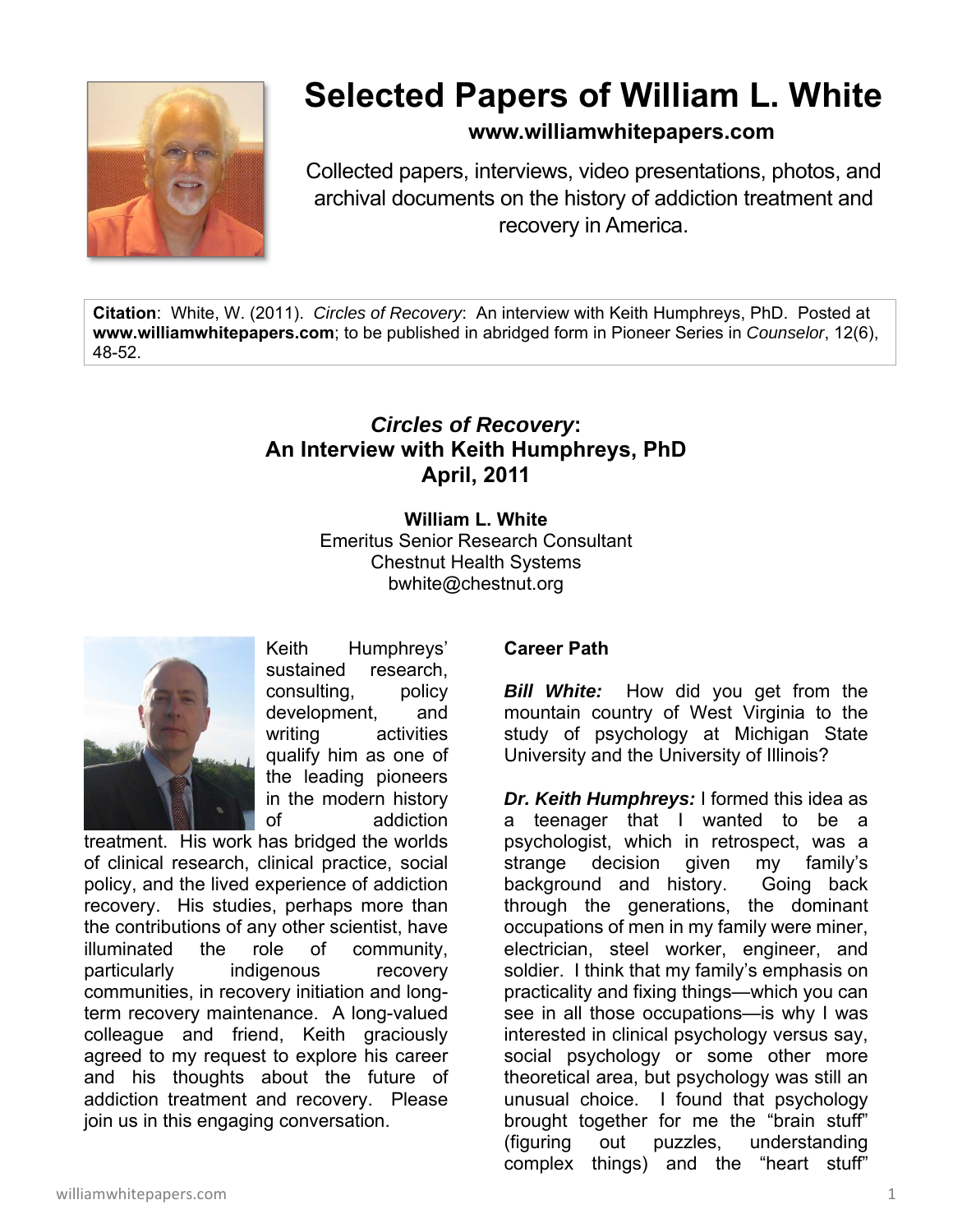(connecting with people, helping others heal) in a way none of the other careers I considered could do. And it helped a lot that my parents had both attended excellent colleges and aspired for their children to become educated professionals.

I don't think my high school record could have gotten me into an Ivy League school (or into Stanford), and even if I had, my parents, with four kids to educate, couldn't afford it. So, that meant state schools were the pool of opportunities, and within that, I prioritized really big places. I wanted to see more of the world and the people in it, so I only applied to schools that had more undergraduates than my hometown had residents. Michigan State University appealed because it had something like 40,000 students, had an excellent honors program, and it gave me some work-study and scholarships that made it financially possible.

Some people find that the greater autonomy of college versus high school lowers their academic performance and decreases their focus, but I had the opposite experience. I loved all the choices, the freedom to set one's own schedule, and all the amazing things I could learn. As a result, I worked harder than I ever did in high school, where I was frequently bored and disengaged. I was a much better college student than my high school record promised, and I realized that I would be able to fulfill my dream of going to graduate school and becoming a psychologist.

Choosing a graduate school is usually a really tough decision for people, but for me, it was easy because I only got in to one place: the University of Illinois. I wanted to work with Julian Rappaport, and I was fairly naïve about how easy it was to get into graduate school, so I only applied to four places. Luckily, the others said no, and I went to work for Julian in what was and is one of the best psychology departments in the country.

*Bill White:* What influences led you into the addictions field?

*Dr. Humphreys:* I enjoy saying "Like most people, I got into the field for the money." To make ends meet as an undergraduate, I worked a number of low-paying jobs. When I was flipping burgers at Wendy's for minimum wage (\$3.35 an hour), a friend of mine came in looking relaxed, well-dressed, and devoid of grease spatters, all of which I envied. She was a few years ahead of me in the psychology program, and since she was graduating, she suggested I apply for her soon-to-be vacated job on a research project in the psychiatry department. I asked how much it paid, and she said \$4.40 an hour. Wow! She said the research project was about addiction, and I said "for \$4.40 an hour, I love addiction."

That's a true story, but the greater truth lies in why I stayed with something that I started in such a serendipitous fashion. Part of it was that I liked the world of the medical school: all the books, learned people, and the mission of helping people who were suffering (the absence of grease burns was also appealing). Clinically, I found that I liked addicted patients. Every important part of the human drama is there in addiction: hope, fear, struggles with control, death, spirituality, love, relationships, and the possibility of redemption. And in terms of public policy, name any social problem of importance—crime, AIDS, homelessness, domestic violence, child abuse, education, unemployment—and there is an addiction component, a way for someone in our field to find a way in and make a contribution. All those things kept me engaged and still do.

*Bill White:* You have been blessed by a long series of influential mentors. How would you describe their influence?

*Dr. Humphreys:* Blessed is the right word. Bertram Stöffelmayr was the professor who hired me for \$4.40 an hour, followed by Julian Rappaport in graduate school, and then Rudy Moos at the VA and Stanford, where I have spent my entire post-graduate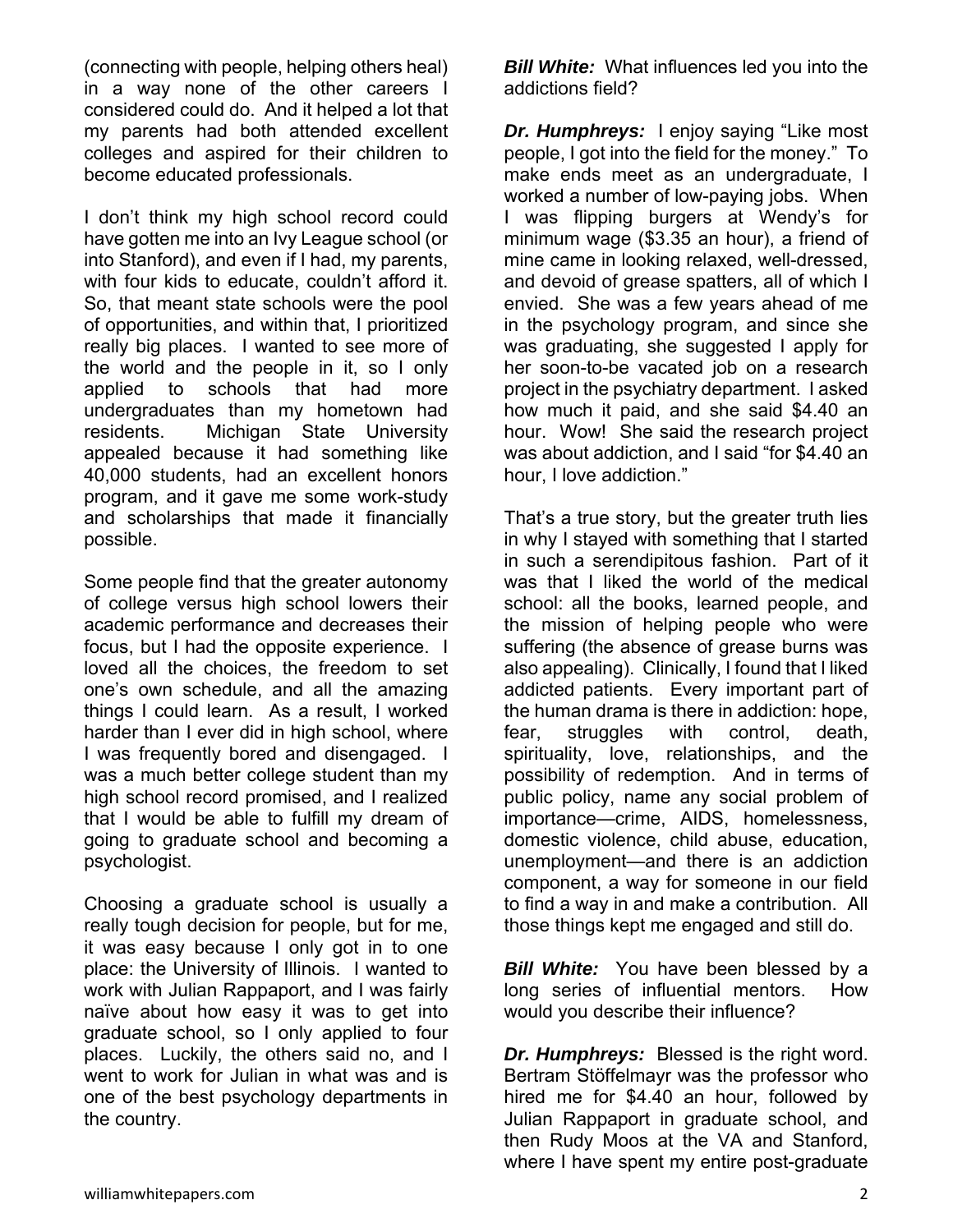career. All of them were full professors with established reputations when I met them, and unlike some people who get more selfinvolved with such success, they were all the sort of wonderful people who wanted to give back unselfishly to the next generation. Early on, what I needed and got from Bertram and Julian was almost like a benediction, i.e., "You, the backwards hillbilly with all your strange ideas and uncouth manner, have a place in our field." I doubted my abilities and my place well into my 20s, and I didn't always know how to act in academia—it's a culture whose norms were a bit alien to me—and my mentors always gave me that reassurance that I belonged and I would make a success of it someday.

What I needed as my career went forward and my self-doubts became less prominent was autonomy coupled with resources. Julian helped me get a graduate fellowship and then didn't tell me what to do with it. He just said "I trust that you will do good things with this" and probably because I didn't want to let him down, I did. Later, when I entered the job market, every university at which I interviewed wanted me to write a grant before I'd gotten off the plane, but Rudy Moos had a large center and said that the important thing at first was to get my feet wet, develop my interests, and not write a grant until I was sure it was on a topic that really mattered, and he provided the resources to allow that.

Just one other story about Rudy in regards to mentorship. When I was an assistant professor, I asked Rudy to write a paper with me, and he surprised me by saying no. He said I could use data he gathered and he would critique drafts and analyses, but if we wrote a lot of papers together, I wouldn't get credit when I came up for promotion. People would think it was all Rudy's work. I have seen a number of academic careers flounder because the mentor did not have the generosity and foresight that Rudy showed when he made that decision.

*Bill White:* One of the distinguishing characteristics of many of those who have made great contributions to the addictions field is an organizational environment that provides a platform of stability and a stimulus to creativity. How have Stanford and the Department of Veterans Affairs Center for Health Care Evaluation served as that kind of platform for you?

*Dr. Humphreys:* I have talked about Rudy, who over 40 years ago founded the Center that I am now directing. One of his first great decisions was to bring in Dr. John Finney, who has been a mentor and friend to me for years and is justly respected as one of the best alcohol treatment researchers in the world. Around them, Rudy and John gathered a large number of scientists who did excellent research but also put a very high premium on the social ecology of work. They created a norm that no matter how bright someone is or how important his or her work is, being a good colleague is even more important.

That is why the Center has held onto so many scientists for decades, and why the collaborative norm has been so strong. In some centers, when you sit down with, say, three colleagues and ask "Who will be first author on our paper?," a fight breaks out. Here, everyone says at once "I don't care," and if there's a fight, it's two people trying to convince the other that he or she should really be taking more credit.

#### **Recovery Research**

*Bill White:* There have been recent calls for a recovery-focused research agenda, and yet more than a decade ago, you embarked on a career that focused on recovery from the very beginning. How did you develop this focus before most of your peers had recognized this as a legitimate arena for scientific research?

*Dr. Humphreys:* I have a contrarian strain in my personality, which has sometimes led me to dead ends but at other times has helped me break out into new areas. During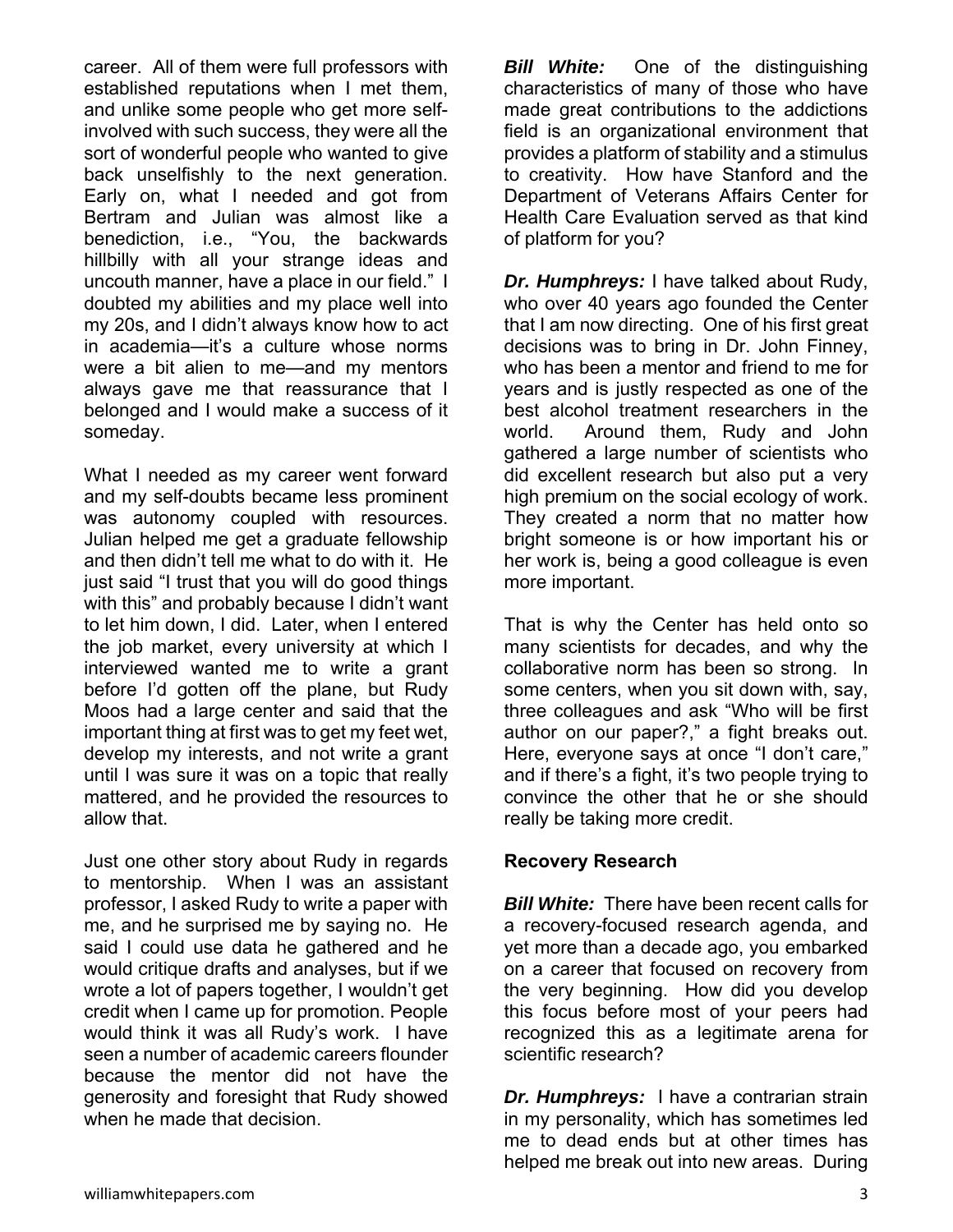my undergraduate days, I had absorbed the prevailing academic prejudice that doctors know best, therefore self-help groups couldn't be of any real value—after all, their members didn't even have advanced degrees!

But in the job I had working for Bertram Stöffelmayr, I was getting exposed to the reality of 12-step programs because some of my colleagues on the project and many of the patients we were studying were in recovery. As I hung around people in recovery and some of them took me to open meetings, I began to believe that the prevailing academic prejudice was just that. My contrarianism kicked in, and I wanted to subject that prejudice to tests. I was also driven by my own emotional reactions: I liked the recovering alcoholics and drug addicts I was getting to know, and those that became my friends helped me in my own development as a person. There is a lot of wisdom in AA and NA that has nothing to do with substance use. For example, the Serenity Prayer captures an essential truth about life, and every human being can find some wisdom in those words whether they have any experience with drugs or alcohol or not. As a young person, when I had emotional struggles, (which was not infrequent), sometimes a friend from AA would say "Keith, in AA what we say about situations like yours is…" and it would be just the thing I needed to hear. To this day, I greatly value the personal advice of my friends who are "program people."

So, that's how I got into recovery research when recovery research wasn't cool. But to avoid being grandiose (see what I have learned from AA?), I would point out that in the late 1980s when I was starting my work, other scientists around the country and at NIAAA were independently coming to the conclusion that 12-step groups and recovery had been underappreciated and misunderstood, and they were designing Project MATCH to learn more. When twelve-step facilitation counseling showed such good results in that massive, sophisticated project, it did more to legitimize

*Bill White:* How has your training as a clinical/community psychologist influenced your approach to the study of recovery?

*Dr. Humphreys:* The clinical lens is valuable because it helps you tune in to how people suffer and how they can heal. Community psychology adds some important themes to that, namely faith in the power of "ordinary" people (meaning those who are not designated experts) and belief that social contexts and organizations shape us more than the American narrative of rugged individualism admits. One reason why Julian Rappaport and I got along so well is that he had been working with GROW, a mental health mutual help organization, and had already tied that in to community psychology ideas about citizen empowerment and group-based healing. Those ideas helped us find a common frame of reference within community psychology and to work together, even though he was not particularly interested in addiction as a phenomenon in itself.

*Bill White:* There is now considerable interest in the proposition that there are many pathways to long-term recovery from severe alcohol and other drug problems. How far have we advanced in scientifically mapping these recovery pathways?

*Dr. Humphreys:* I am not overwhelmed by what we know. I can point to lots of examples of pathways and research that describes what those pathways are like, but not a more systematic study of how everyone ends up recovered and in what proportion. Measurement is fundamental to science, and you can't measure something until you agree what it is. I don't think we got to such an agreement until the Betty Ford Institute consensus conference and the CSAT Summit on Recovery, and since then, there has not been a carefully-designed national survey asking how many people meet that criteria. We can answer that question for abstinence, but not recovery.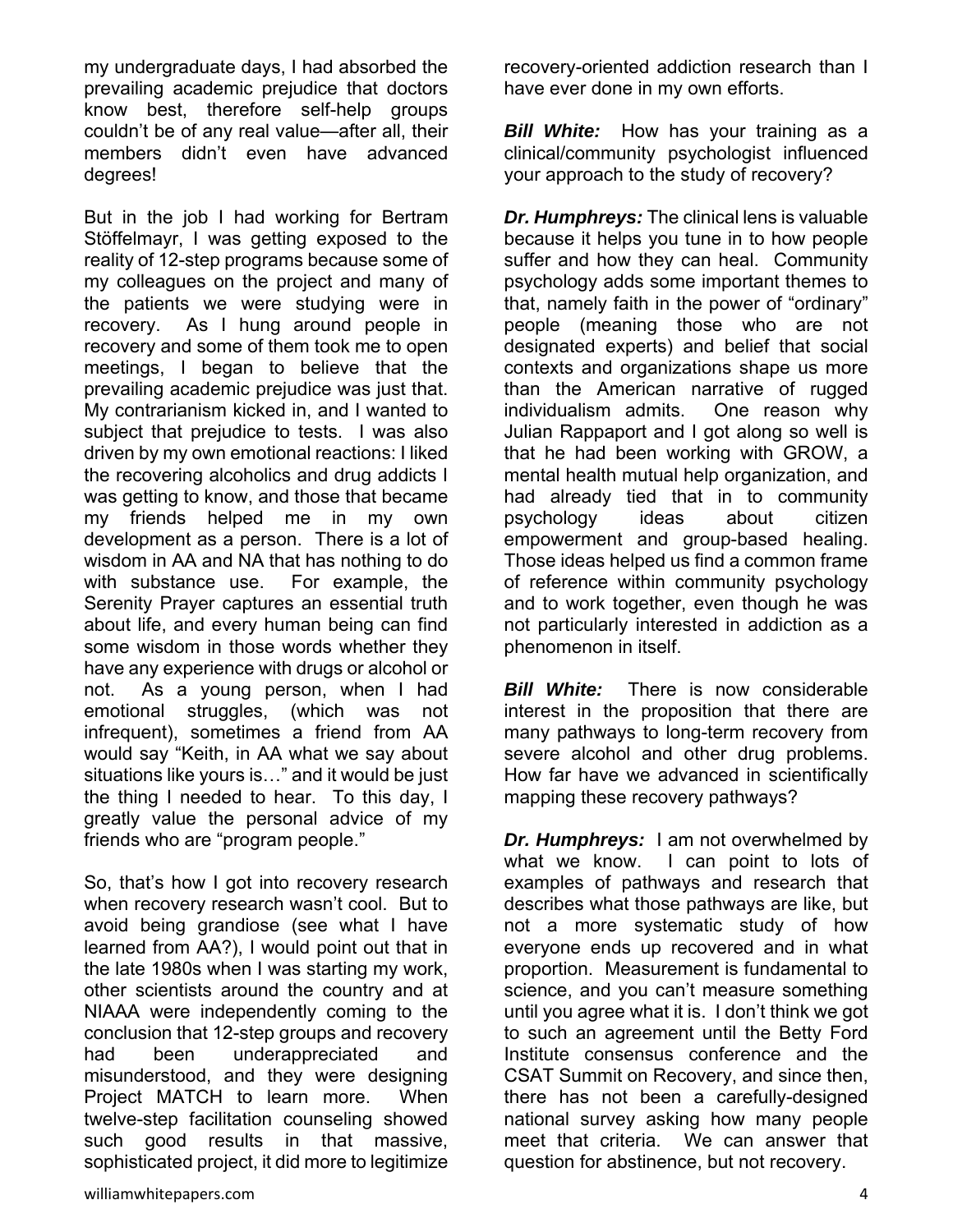*Bill White:* Between 2003 and 2008, you served as an advisor to the White House Office of Faith-based and Community Initiatives. Did your work in that role alter your views about religious pathways to longterm recovery and the role of faith communities as indigenous recovery support institutions?

*Dr. Humphreys:* The Bush Administration was loathed in much of academia, and I took some guff for advising that office (which my contrarian streak helped me ignore and to some extent even enjoy). But by any objective standard, with the President's New Freedom Commission, the Access to Recovery initiative, and the Domenici-Wellstone Mental Health Parity Law, the Bush Administration was a great time for the treatment of addiction and mental health problems.

When the White House faith office took an interest in addiction, many of my colleagues feared they would ignore scientific evidence. But I was excited because I knew the science was there: A mountain of evidence attests that religious faith of any kind is a protective factor for that helps kids avoid addiction, and a spiritual or religious experience is essential to how some Americans recover from addiction. There was never any question scientifically of whether a contribution could be made by faith-based organizations to recovery; it was more a political and cultural question of how we do that in a pluralistic society with a Constitutional commitment to separation of church and state.

*Bill White:* We conduct elaborate surveys on the incidence and prevalence of alcohol and other drug use and its related problems, but there are few systems available to measure the prevalence of recovery. Is the pronouncement that there are millions of people in the United States in addiction recovery scientifically defensible? What should we be doing to measure recovery prevalence?

*Dr. Humphreys:* When we were setting up the recovery office in the White House drug policy office, I remember calling you and other experts trying to find out the answer to this question. We can pull together from good surveys that there are at most 20-25 million Americans who used to meet formal DSM substance dependence criteria and are now not using drugs or alcohol. But not all those people would consider themselves in recovery. If you start with recovery organizations' membership and do some bootstrapping, you can assure yourself that the number isn't any lower than 5-10 million. The truth is probably in between those two ranges, but even as I say this, I recognize how sloppy these extrapolations are, and that tells me we need to incorporate recovery measures into standing national surveys.

*Bill White:* What do you feel are the other most important areas of recovery research to be explored in the coming decades?

*Dr. Humphreys:* My colleague Chris Timko just received a grant to study Al-Anon, which is the second largest mutual help organization in the field and has received precious little study. The new grant will also give her the chance to study women, who as a population are understudied across recovery research. I would like to see more research as well on people of color.

Finally, I think we need to understand laterstage recovery, what lives are like 10 years on for example.

#### **Role of Community in Recovery**

**Bill White:** Your work has been profoundly influenced by the writings and mentorship of such persons as Seymour Sarason, Julian Rappaport, and Rudy Moos. What have you taken from their work about the role of natural community resources in long-term addiction recovery?

*Dr. Humphreys:* Treatment is a very good thing and I have provided it, taught it, and advocated for it. But what all three of those great thinkers (and I would put my friend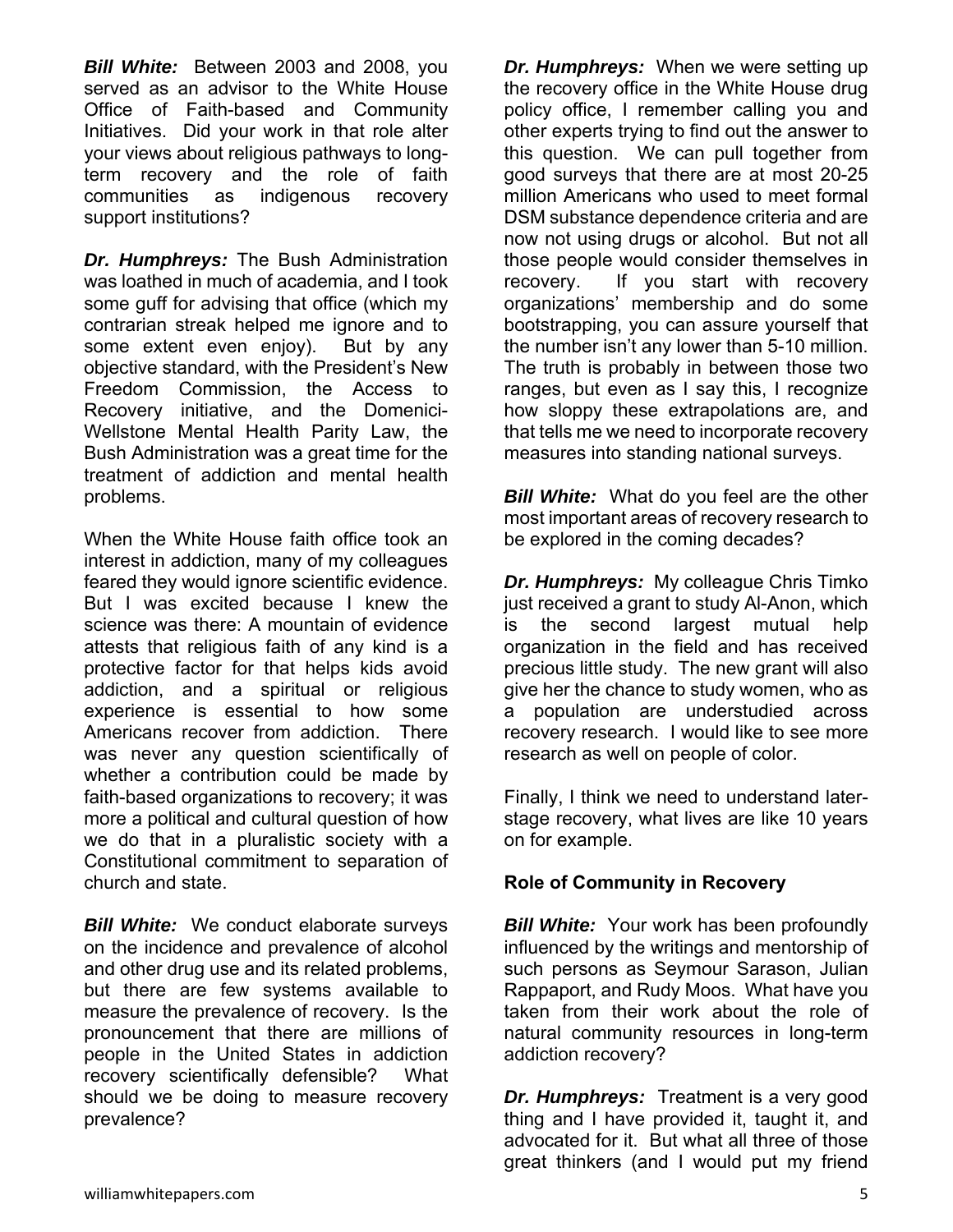Griffith Edwards in here as well) make clear is that in the long-term, most people are made by the broader world and not by shortterm treatments. No matter how much I may like a patient, I can't become his or her lifelong friend or advisor or spouse or child all of those naturally occurring phenomenon will shape the patient's life more than I will. A parallel point is that a decent job and place to live can shape the course of addiction very profoundly, again more than 12 weeks of one-on-one therapy will or whatever it is that managed care is covering these days. To their credit, the founders of AA figured this out a long time ago: You usually can't eliminate a problem that has developed over years and become deeply woven into someone's life without weaving something positive and enduring into his or her life to replace the addiction.

*Bill White:*A few years ago, you used icing and cake as a metaphor for the role of professional mental health services in the mental health of a community, suggesting that the former was the icing and the latter the cake and that mental health professionals error in seeing themselves as the cake. Could the same be said for the distinction between professional addiction treatment and long-term recovery?

*Dr. Humphreys:*That's a good analogy, and again, I really value and have fought for treatment and would not minimize its lifesaving possibilities. But most addicted people never receive treatment and those that do receive it don't get very much of it, so other factors tend to explain recovery over time.

*Bill White:* In Philadelphia, we have introduced the concept of community recovery—the idea that whole communities can be wounded by a critical mass of alcohol and other drug problems and that a community-level healing and recovery process may be required to restore the health of individuals, families, neighborhoods, and the community as a whole. Do you see such an idea as a natural extension of your work?

*Dr. Humphreys:* It's too flattering to me to say it like that. What I would say is that in the first place, that's wonderful, and in the second, the concept is a good one because it recognizes that addiction is not something that a person carries around inside himself or herself like a tumor; it's woven into daily life. And when whole communities have had that experience—like you see in some Indian Countries and in parts of Russia for example—the community and its institutions need to be healed, not just individual people.

#### **Recovery Mutual Aid Societies**

*Bill White:* What was your view of Alcoholics Anonymous (AA) before you began studying it as a research scientist?

*Dr. Humphreys:* I viewed it as did most of the professors I looked up to: a well-meaning bunch of amateurs who didn't know what they were doing. I am grateful that I actually met some AA members before I was too far along in my education to learn anything.

*Bill White:* How would you characterize the evolution in the quality of scientific research on AA?

*Dr. Humphreys:* There has been very good ethnographic, anthropological, sociological, historical and participant observation research on AA going back half a century and continuing today—the kind of work that really gives a feel for the experiential aspects. But in terms of convincing outcome studies, e.g., do people actually drink less, that's more recent. The early "outcome studies" would be case reports or clinical observations or single group cross-sectional studies. And often they would misunderstand AA, measure the wrong things, or interpret their findings in odd ways.

About 20 years ago, in no small part due to NIAAA getting involved, there was a quantum leap in the quality of AA outcome research. Studies routinely became longitudinal and prospective. Most of them had comparison groups. AA affiliation, a broader concept than just a count of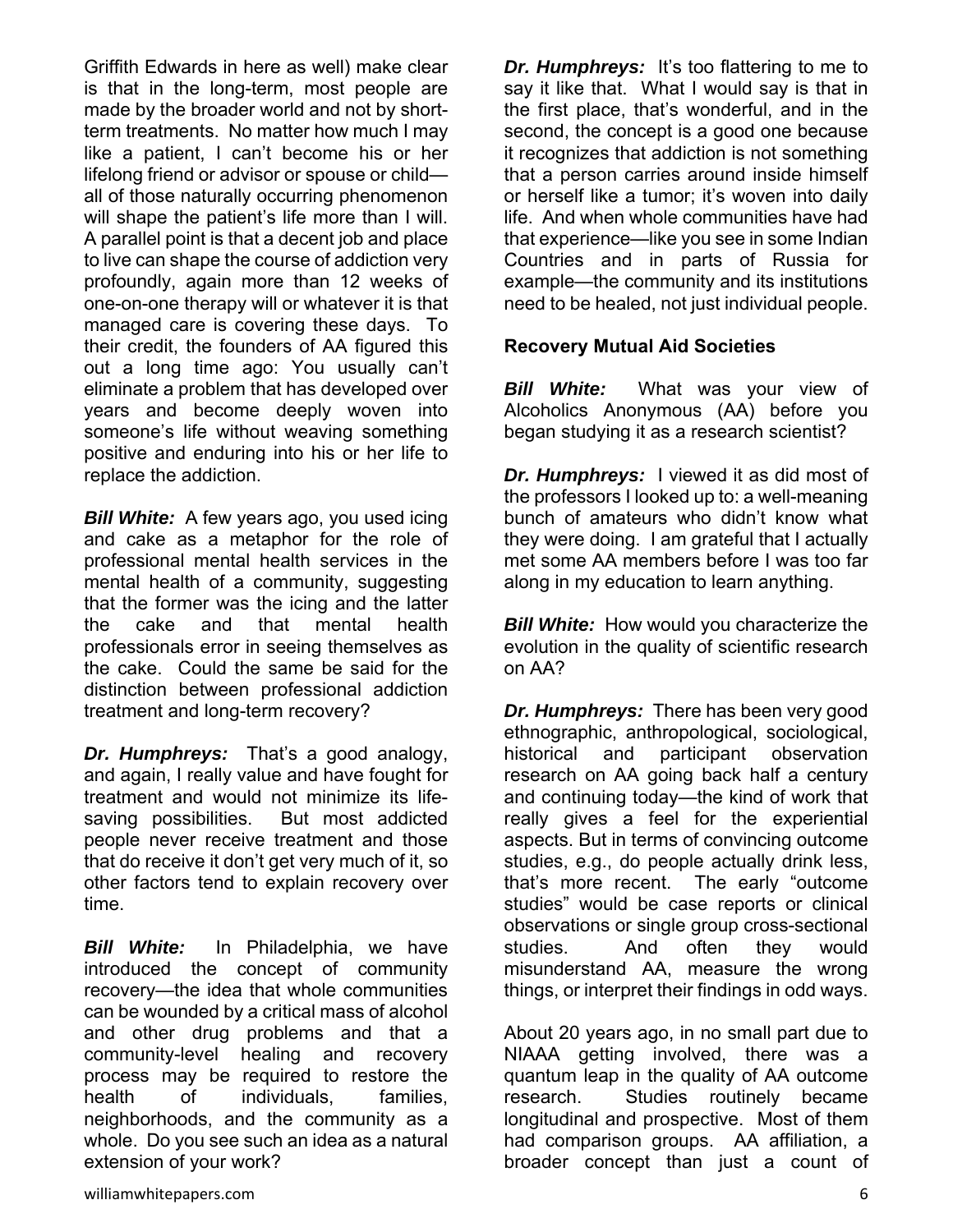meetings, was better conceptualized and well-measured. More recently, high quality randomized clinical trials have emerged (there were some methodologically poor trials in the 1960s and 1970s). And the good news is that as the methods have gotten better, the scientific case for AA's effectiveness has gotten stronger rather than weaker. In short, AA really is a quality intervention for alcohol problems, and that's a hard-nosed, evidence-based statement.

**Bill White:** The question of AA's effectiveness continues to be a subject of debate and heated rhetoric. What can we say about the effects of AA participation on recovery outcomes from the standpoint of science?

*Dr. Humphreys:* Anyone who says AA is ineffective either does not know the science or is grinding an ideological axe. We have as good evidence for AA and 12-step facilitation counseling as we do for any other ambulatory intervention in the alcohol field. Period. As recently as last year, the *Washington Post* published an article by a researcher asserting that there were no randomized clinical trials of 12-step groups. I published a rebuttal noting multiple randomized, NIH-supported studies in toptier journals—incredible that they were ignored. The science indicates that for people who want something ambulatory and have an abstinence goal, AA should be their first port of call. Does that mean it works for everyone? Of course not—nothing does.

*Bill White:* You have conducted several studies related to the question of AA's costeffectiveness. What were the major conclusions of these studies?

*Dr. Humphreys:* If AA were for sale for a billion dollars, the country should buy it in a heartbeat—what a bargain! What Rudy Moos and I found in those cost studies is that when people get involved in AA, their health care utilization drops by as much as 40%, but their health if anything is better. We did a VA study that found a savings of about \$6000 per patient the first year after

treatment if the treatment program really pushed AA/NA involvement. VA treats over 120,000 addicted veterans a year—imagine the cost impact of knocking 6 grand off the health care bill of that many people a year, and VA is just a small part of the health care system.

*Bill White:* What have we learned about the so-called "active ingredients" of AA—those elements of AA participation that seem particularly linked to long-term recovery outcomes?

*Dr. Humphreys:* There are a large number of studies that identify "active ingredients" or "mediators" of AA's effect, including an increase in abstinence-supporting friends, greater generic social support, better coping skills, greater self-confidence, and more motivation to change. In the longer term, spiritual change, altruism, and sponsoring others seem particularly powerful in helping people to attain a lasting, enriching recovery.

Mediational research now needs to go the next step and test mediators competitively. We have many studies looking at one or two at a time, and I suspect the same variance is getting explained and re-explained in different ways. It's time for a more comprehensive study of all our candidate mediators of change at once.

*Bill White:* One of the things I most admire about your work is your use of scientific studies to test various popular declarations about AA. There have long been suggestions that AA was inappropriate for women, people of color, people with cooccurring disorders, and other populations. What did you find when you tested these suggestions?

*Dr. Humphreys:* 12-step fellowships had a bad reputation both in many academic settings and with some clinicians when I started my career. This set a low bar for criticism of the fellowships, with almost any attack being taken as true, even when it had no supporting evidence. For example, there were published papers that would show that,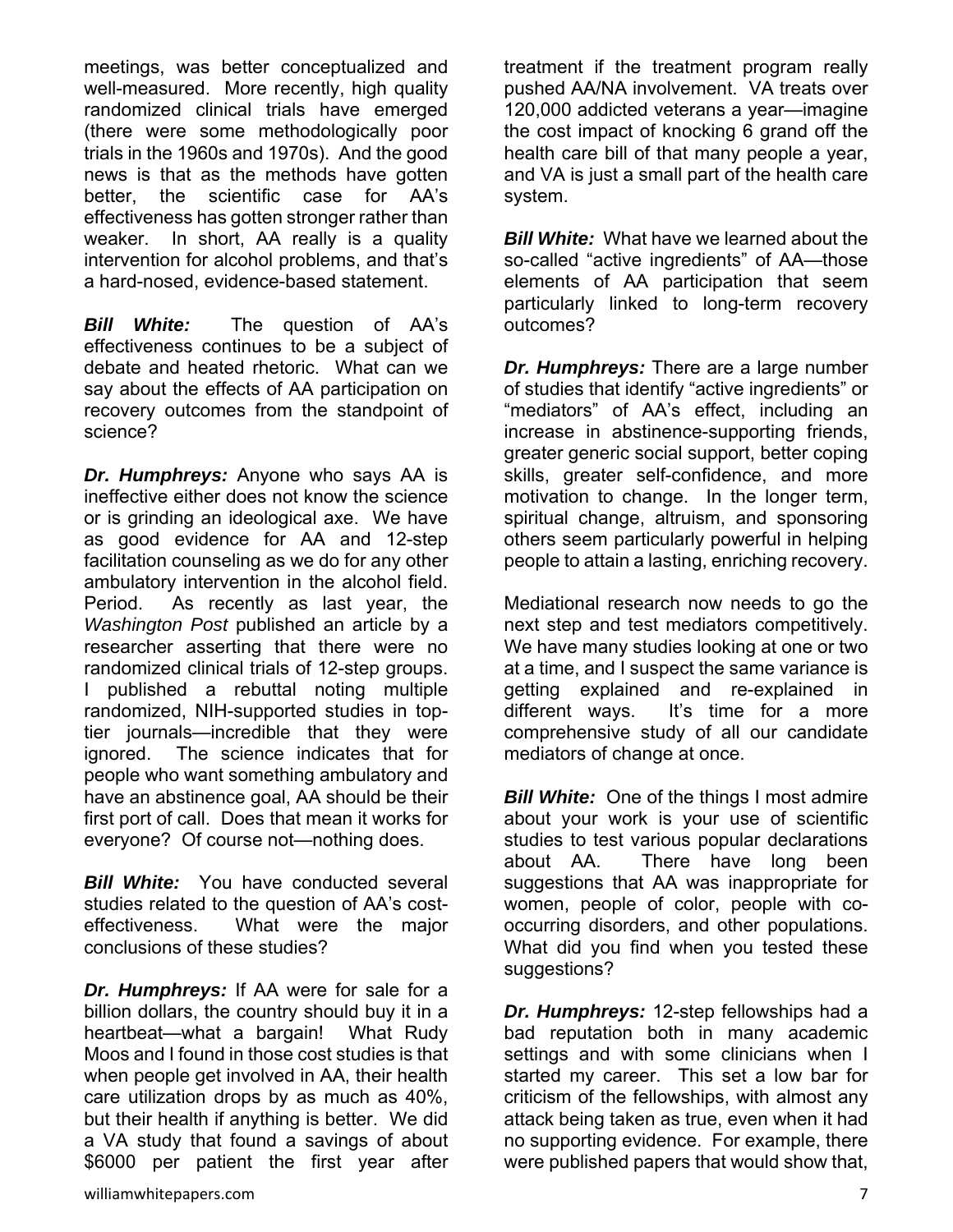say, an AA meeting somewhere was 60% male and explain it as a sign of sexism and women not liking AA. But at the time, about 65-70% of alcoholics were male, so the fact that AA's proportion of males was lower than 65-70% actually indicated the opposite: women alcoholics liked it better than male alcoholics. There were similar studies that did research in all white communities, and saw that 12-step groups there were full of white people, leading the authors to conclude "people of color don't do the 12 steps." I assume that after they finished their field work, they went out to eat in restaurants in those same neighborhoods and said "Wow, people of color don't eat." Another widely asserted propositions were that you had to be a Christian to like AA/NA and that atheists could not benefit from 12 step groups.

When I studied these questions in diverse samples across diverse communities, the myths about 12-step groups didn't stand up to scrutiny. I was working on the lower east side of Detroit during the crack cocaine epidemic in the 1980s and with Bertram's invaluable assistance, got a chance to look at sizable datasets of people of color and women in the fellowships. That work showed that if you looked in a predominantly African American part of town, African Americans were more likely to attend than were Whites. In contrast, you saw the reverse pattern in predominantly white communities. We also found that women were more likely than men to attend groups. Years later, Rudy Moos, Andy Winzelberg, and I studied the religion question and found that when clinicians refer patients who were atheists or agnostics to 12-step self-help groups, they are as likely to attend as are religious patients.

**Bill White:** You have studied the process of linking people to AA and other recovery mutual aid groups and the attrition in participation within such groups. What recommendations would you have on how addiction professionals and recovery coaches can enhance this engagement and retention process?

*Dr. Humphreys:* You have to frame the mutual help group experience the right way. I like to tell people it's like dating. Not all meetings are alike any more than all people you might date are alike. So, if you go to one meeting and you don't fit in, the wise thing to do would be to try a different meeting rather than conclude you've seen all there is to know about self-help groups and you never want to go again. That makes no more sense than saying I dated one person and it didn't go well, so I gave up on ever getting married.

**Bill White:** You recently completed a pilot study on the role of AA sponsors. What did that study reveal?

*Dr. Humphreys:* The main credit for the study goes to a British physician named Paul Whelan, who was in a research training program at Kings' College London, where I hold an honorary faculty post. He found it strange, as I do, that we have at least a million people on this planet who have taken on this really important role of "sponsor," and we have practically no idea what they do. There literally have been more studies of how hairdressers provide advice than how sponsors help their sponsees.

Paul found two things that I think are important. The first is that while you might think that sponsors would be the people who went through the most hell during the active phase of their alcoholism, they actually tended to be "low-bottom drunks" (as AA would say) with relatively high social capital. The second interesting finding was that there were multiple styles of sponsorship and that sponsors in some sense monitor each other, for example, by knowing who the "step Nazis" are and advising new members that they may match up particularly well or particularly poorly with a given sponsor.

Those are intriguing findings, but there is so much more to know—studying sponsors could be a very rich, decade-long scientific journey for someone wanting to make a mark in recovery-oriented research.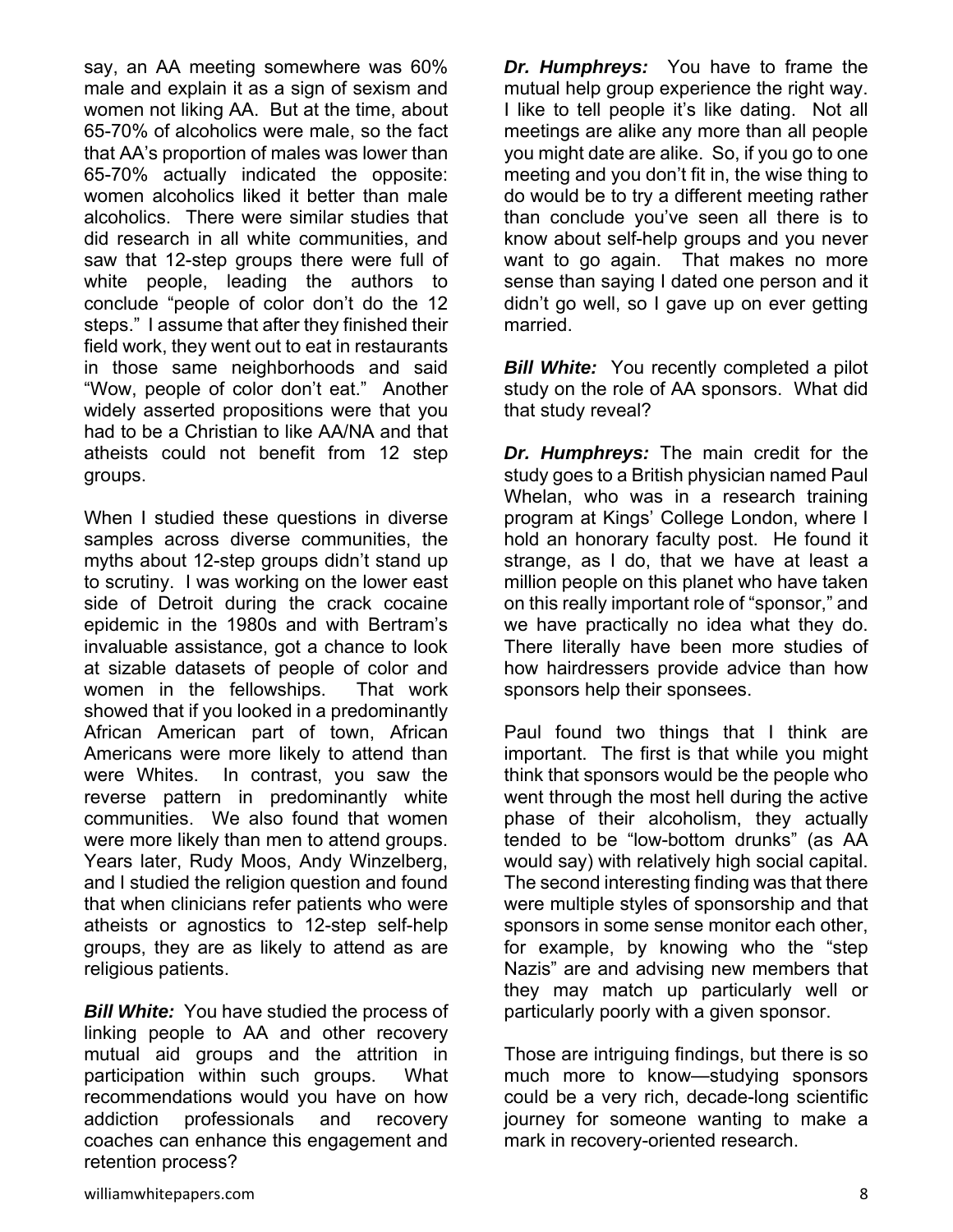*Bill White:*Your 2004 book, *Circles of Recovery*, stands as the best summation of the status of modern addiction recovery mutual aid groups. Many readers of that book are struck by the great diversity of religious, spiritual, and secular recovery mutual aid groups. Were you also struck by such diversity through your research for this book?

*Dr. Humphreys:* Thanks, Bill, I knew my mother had bought one of the two copies that sold, now I know who picked up the other. To answer your question, the diversity of the organizations is amazing, and I would broaden that even more than you might have been thinking when you asked the question. That is, not only are organizations different from each other, but the diversity of groups *within* any one organization is enormous.

If I can put in a small plug for the book, one of my disappointments was that it was only available in hardback when it came out, which made it too expensive. It's now available in Kindle and paperback form at a much more affordable price.

*Bill White:*So much of what we know about recovery mutual aid groups from the standpoint of science is based on studies of AA. How much do we know scientifically about the adaptations and alternatives to AA? Can scientific findings on AA be applied to these other groups?

*Dr. Humphreys:*NA research has grown and gotten better in recent years, and I think Al-Anon research looks promising in the near future. But we lack any good outcome studies of SMART Recovery, LifeRing Secular Recovery, Women for Sobriety, and many other organizations. Some of the AA research must generalize as after all, there are group influence effects and social support effects in all of them. But there must be some differences as well, and we don't as yet know what those are.

*Bill White:* There has been considerable public and professional controversy regarding Moderation Management. As one

of the few researchers who has actually studied MM, what can you say about MM from the standpoint of science?

*Dr. Humphreys:* Alcohol problems exist on a continuum, and for every person who meets DSM criteria for alcohol dependence or the popular understanding of "alcoholic," there are several people who drink in an unsafe fashion on a regular basis. We can ignore them until they get into so much trouble that they fit well in AA or an inpatient program, or we can try to create a resource that they will use. That is what MM is for.

The most important thing we found about MM was that people were better at picking the resources that fit them than one might expect. We compared people in MM to people who chose AA and found that the former had dramatically lower levels of alcohol consumption and alcohol dependence and also much higher social capital. Those are the people that the science shows have the best chance of returning to moderate drinking. And as you know, despite the current controversy, the founders of AA never doubted that such people exist.

**Bill White:** You have also studied online addiction recovery support groups. What are your thoughts on the rapid growth of online recovery support services and the future of Internet-based recovery support meetings and services?

*Dr. Humphreys:* That whole phenomenon makes me feel old because I wouldn't go online for support about an emotional problem. But what some of our work found is that the current generation of young adults really does like that sort of support, and their attitudes are becoming more normative as time goes on. For that reason, I expect continuing growth in these groups, as well as of professionally designed services that have an online component.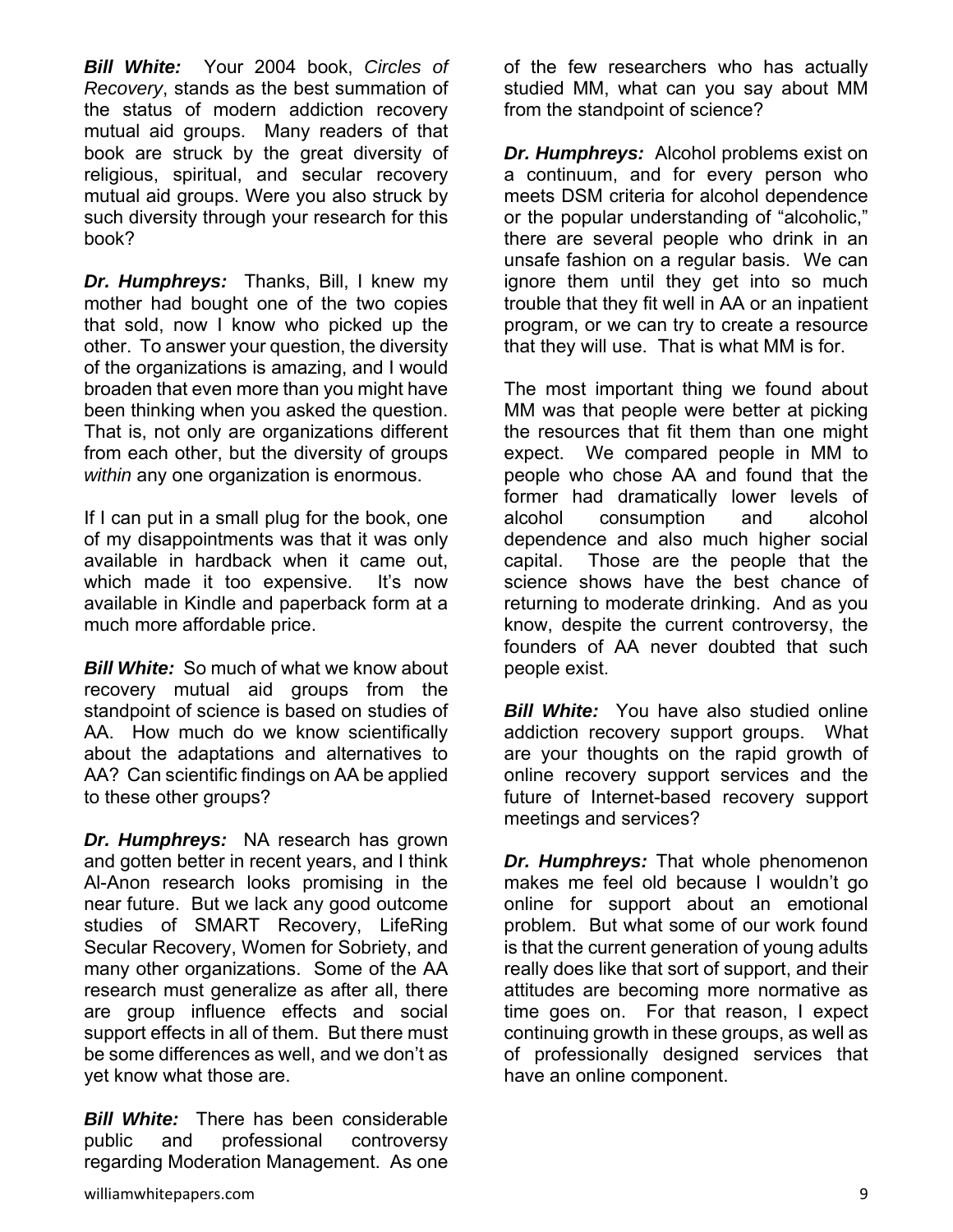#### **Addiction Treatment**

*Bill White:* You have been involved in many addiction treatment outcome studies. What conclusions have you drawn about the degree of effectiveness of various approaches to addiction treatment?

*Dr. Humphreys:* To my mind, the research shows that the things most researchers obsess about—e.g., is cognitive-behavioral therapy better than purely behavioral therapy versus purely cognitive therapy does not represent where the action is. Good treatments have common elements, including a relationship with someone who cares about you, some persistence of the treatment over time, and some changes in your environment such that abstinence becomes easier and more rewarding than continued use. Some clinical people are uncomfortable with this idea, but the research shows that some accountability in the environment is very good for people. That includes, for example, drug testing with immediate, certain consequences such as you see in drug courts.

*Bill White:*In one of your published commentaries in *Addiction*, you suggested the need to shift from a focus on treatment intensity to a focus on treatment extensity. What would that shift entail?

*Dr. Humphreys:* That paper came about from pulling together two ideas that many people before me had discussed. The first is that it takes as much money to do a shortterm intensive intervention (e.g., inpatient detox) as it does to do a long-term or "extensive" intervention with less contact at each point (e.g., recovery management checkups). The second is that addiction tends to have a chronic course. That led me to think we should reallocate resources away from intensive interventions and into extensive ones. Recovery coaches, extended outpatient care, and recovery management check-ups are all ways to do that. In the best systems, the dollars those interventions save by reducing acute care

would be returned to them to support more extensity in care.

*Bill White:* You have studied both psychosocial treatments for addiction and medication-assisted treatment. Do you see these approaches as antagonistic or potentially complementary?

*Dr. Humphreys:* I see no conflict at all. There is no other chronic disease I can think of where we even ask this question. Bill W. asked Vincent Dole, the methadone pioneer, if he could create a methadone for alcoholics. If Bill W. could be supportive of medication-assisted therapy, it seems to me we could all be equally open-minded.

**Bill White:** You have been deeply involved in evaluating and elevating the treatment of substance use disorders within the Veterans Affairs Health Care System. How has modern addiction treatment evolved within the VA system?

*Dr. Humphreys:* If you trace things back far enough, you will find that most psychosocial and medication treatments for addiction have some roots in the VA, whether it is on the clinical side, the research side, or both. Indeed, for those psychologists who might be reading this, note that modern clinical psychology was essentially invented in the VA after World War II and before that, almost all psychotherapy was only done by psychiatrists—the VA changed that.

There was a big boom of resources and innovation in the VA after Vietnam, which unfortunately waned over time. The "war on drugs" legislation of the 1980s included some poor policies, but it did give the VA treatment resources, which created a second boom of energy and enthusiasm. That too faded over time, to be revived by the current wars and the resources and attention veterans are getting again. Veterans are the one population of addicts that almost everyone feels sorry for, and one of the few good things you can say about war is that it has repeatedly inspired compassion and support for mental health and addiction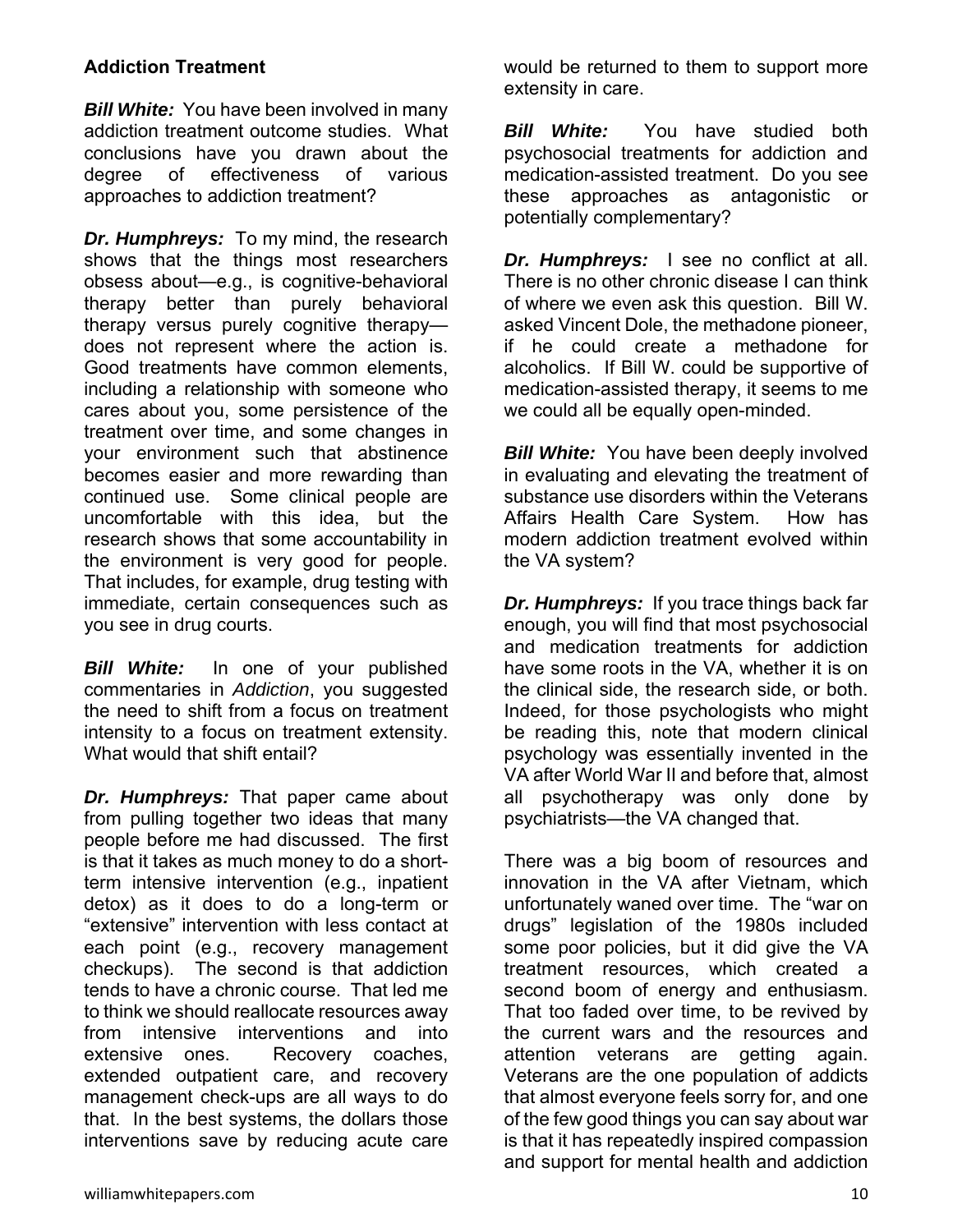care services in the VA and the country more generally.

*Bill White:* Are there innovations that have occurred within the VA approach to addiction treatment that you feel are worthy of widespread replication?

*Dr. Humphreys:* It sounds like special pleading because of my role in it, but I think the VA is the best addiction treatment system in the country. First, unlike everywhere else, you don't have to argue that treatment is a legitimate part of medicine in the VA. The programs are at hospitals, what hospitals do is medicine, end of discussion. Second, because the programs are in a medical system, you can get the supplementary services that just aren't available in many community programs, such as liver tests and psychiatric evaluations. Third, the VA staff are more highly trained and better compensated than their peers in state-supported programs, which creates a basis for better quality (even though it doesn't guarantee it).

When Tom McLellan and I were working at the drug policy office, the VA (as well as the British NHS) is the system we had in mind when we pushed for the medicalization of substance use disorder treatment in the US.

#### **Office of National Drug Control Policy**

*Bill White:*In 2009, you took a leave of absence from the VA and Stanford to serve as Senior Policy Advisor at the White House Office of National Drug Control Policy. How did this opportunity come about?

*Dr. Humphreys:* Seymour Sarason always said that to understand what's going on, you have to go "before the beginning," so let me go before I got the call from Washington. I had always been interested in public policy as a way to benefit more people than one could do through individual intervention. But there are few rewards for doing public policy in academia, so I held those interests in abeyance until I became an associate professor. The security of that promotion let me branch out into the policy world, and I found that I enjoyed the work and the people. As I did this more and more, I got a reputation in the addiction field as someone who was a "policy guy"—knew how the agencies worked, had contact with Congress and the White House, understood regulatory frameworks, stuff like that.

After President Obama was elected, the Vice-President called my dear friend Tom McLellan and asked him to come help shape the administration's drug policy. Biden knew Tom a bit personally, and countless people had correctly told the VP's office what a great leader Tom is for our field. After the call with Biden, Tom called me because, like I said, I had a reputation as a "policy guy." He told me that he would only take the job if I would go with him and help him learn the policy ropes. That meant a lot to me and still does, and I was very willing to accept. Serving in ONDCP with Tom was one of the best experiences of my career.

*Bill White:* The President's Drug Control Strategy that emerged under your tenure at ONDCP marked the first time that recovery was highlighted as a potential organizing framework at the policy level. How was this achieved and what are its implications?

*Dr. Humphreys:* A number of organizations and individuals, most prominently Faces and Voices of Recovery, had begun to pull together recovering people into a movement that demanded recognition. So, part of what we were doing was responding to them as citizens asserting their rights and their value—governments often do the right thing because the populace makes them.

We also had some tremendous structural advantages in establishing that office. The first one was that Gil Kerlikowske, the Director of ONDCP and a former police chief, supported the recovery concept even though it wasn't directly in his wheelhouse (anymore than law enforcement was in Tom's or mine). And he was really good at interacting with and listening to the recovering people we brought in, and he did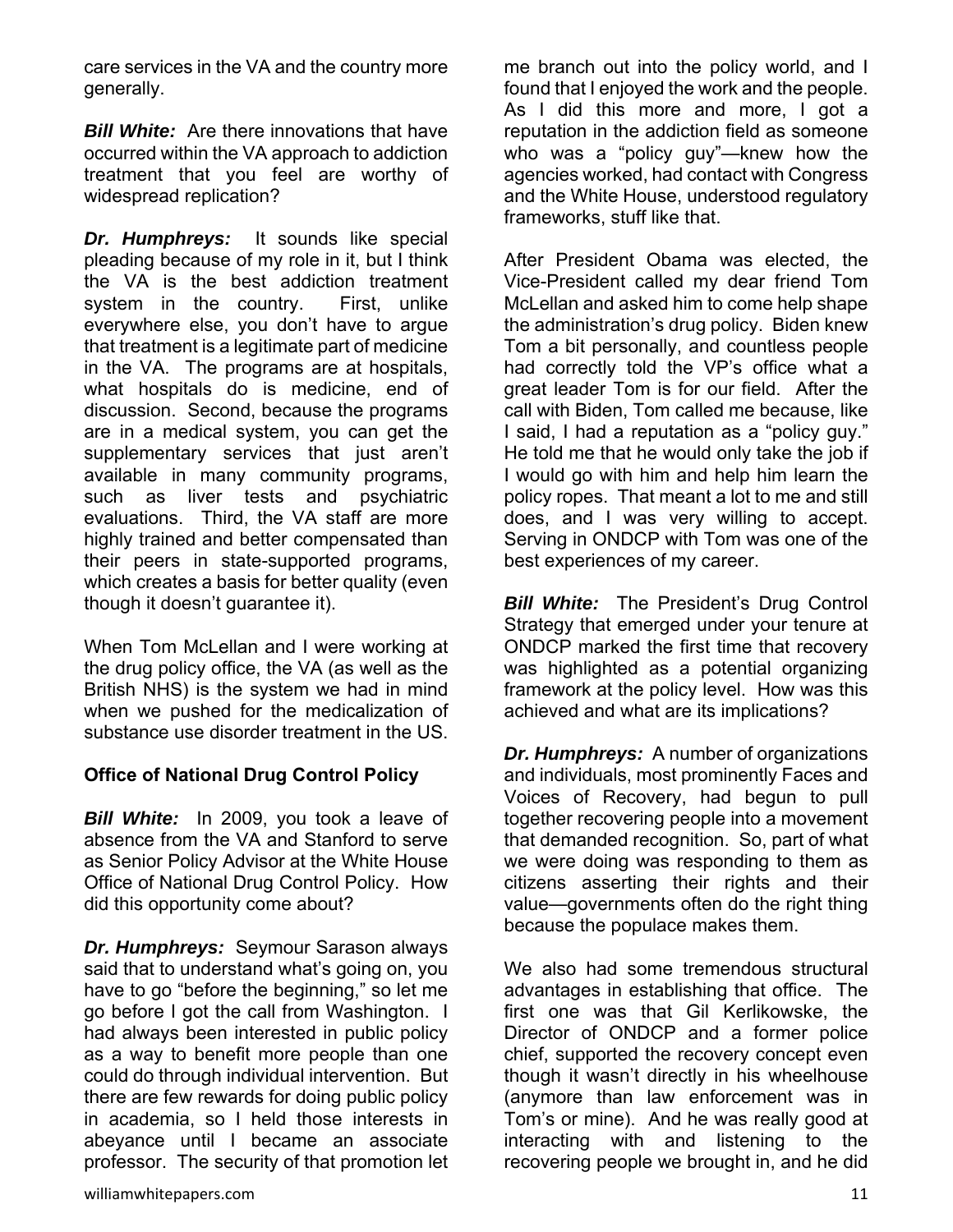some outstanding public service messages about recovery that hit home for many people. The second advantage, and I am not going to break anyone's anonymity here, is that there are an awful lot of powerful people in Washington who are in recovery or love someone in recovery: current and former elected officials, high-level appointees, policy advisors, and lobbyists to name just a few. When the plan to add a recovery component to ONDCP went to Capitol Hill, it was very, very warmly received. As a friend of mine said, AA is the last bipartisan club in town, and people who can agree on nothing else will agree that they want more Americans to experience recovery and to celebrate that accomplishment.

*Bill White:*What do you feel best about during your tenure at ONDCP?

*Dr. Humphreys:* The work on recovery is a big one because I could see how much that meant to people. I would tell recovering people I knew what we were trying to establish and they would choke up—even after many years, the shame and stigma remains in people deep down, and I could see that the official White House recognition was healing that. I think the high-visibility events, like having Gil and Tom at the recovery marches, may also have helped people who were still in the active phase of addiction and needed hope.

But even more important than that was getting substance use disorder treatment and brief interventions into the Affordable Care Act as essential healthcare benefits. That was the work of many, many people inside and outside of government, but I am proud that ONDCP was as an important part of it. Tom and I both believe that no chronic disorder will be more affected by the ACA than will addiction. When I think of that along with us getting extra funds into the President's budget for addiction treatment in Community Health Centers and the Indian Health Service, I feel proud of and grateful for my time at ONDCP.

*Bill White:* What would our readers be most surprised about regarding the experience of working at that level of policy development?

*Dr. Humphreys:* I suspect they would be surprised at how, despite all the polarization, people with different political views can still find a bond of common humanity and work together. Before I went to DC, I helped Congress on the Mental Health Parity Act. That was sponsored by Senator Domenici, a conservative's conservative; Senator Wellstone, a liberal's liberal; Congressman Jim Ramstad, an independent-minded Republican; and Congressman Patrick Kennedy, the scion of one of America's most famous Democratic families. How could four such diverse people agree on a consequential piece of legislation? Because they had all personally been put through the wringer in some way or another by experience with mental health and/or substance use problems. That gave them a basis of common understanding that bridged their political differences.

*Bill White:* During your tenure in the Obama Administration, you worked with Congress on parity for addiction treatment in private insurance, and you worked on increasing coverage of SBIRT (Screening, Brief Intervention, Referral and Treatment) and treatment in health care reform. How do you feel these and other factors will influence the future of the addiction treatment field over the next decade?

*Dr. Humphreys:* Yes, the parity regulations were personally meaningful because they were the result of the law I had advocated for from the outside in the Bush Administration. HHS Deputy Assistant Secretary Richard Frank, a brilliant and good-hearted man, was the straw that stirred that drink in the Obama Administration. What we know is that parity rules will not enormously drive treatment seeking, but they will make treatment more affordable for those who want it and prevent families from being bankrupted when their teenager develops schizophrenia or an addiction, which happens far more often than it should. Those changes in private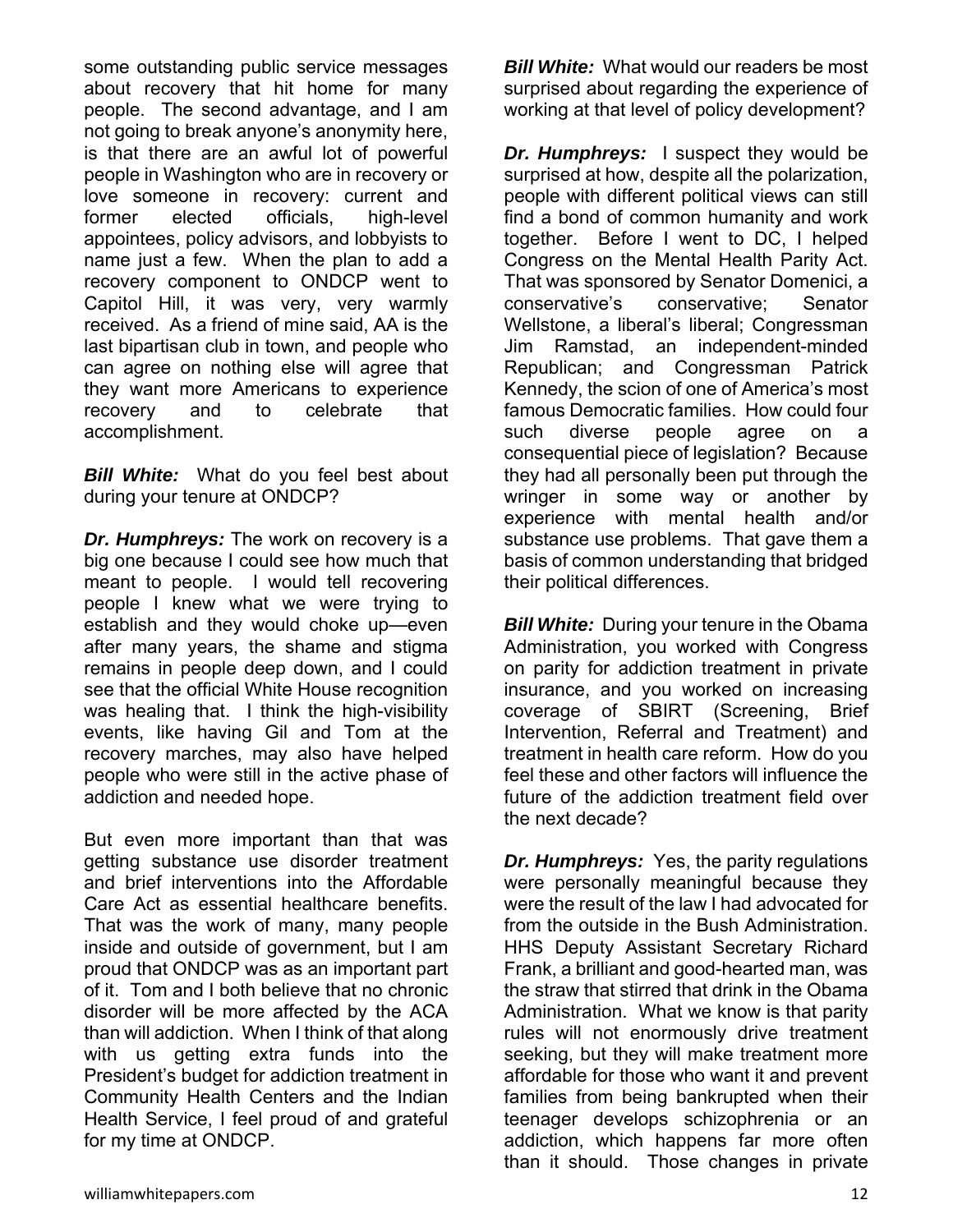insurance coupled with the Affordable Care Act changes I have already discussed should serve to bring addiction care into the heart of medical practice, where it belongs. It should mean more resources, less stigma, and better staff, and it should also mean better medicine in general. So many of the problems doctors encounter in cardiology, psychiatry, and pediatrics are exacerbated or caused by a substance use disorder that no one has bothered to ask about. I think when more doctors see how much easier it is to get good results when you address substance use in every patient, our field will be more greatly valued and will therefore thrive.

#### **International Consultations**

*Bill White:* You have had numerous opportunities to consult internationally on issues related to addiction treatment and recovery, particularly in the UK and the Middle East (e.g., Iraq, Egypt, Jordan, Turkey). Could you describe some of the important lessons you have drawn from these activities?

*Dr. Humphreys:* What I learned the most from Iraq is how grateful we should be for the lives we have. I visited a residential treatment program there with 50 homeless, psychiatrically ill patients, many with concurrent addictions. It had one bathroom and one common room for sleeping. Each morning, they drag the mattresses up to the roof in the hope that the blazing Iraqi sign will kill the bacteria and pests in the mattresses. Minimal staff, no budget for activities, and yet, they were all still trying to make a better life.

I have also learned how arbitrary it is what substances scare us. When I met with some officials and doctors in the Middle East, many of them felt that alcoholic patients were too shameful to bring into a hospital, but heroin addicts were no big deal.

Finally, I have learned that even across cultures, certain basic human experiences will resonate. I took a group of Iraqi

williamwhitepapers.com 33

physicians to observe an open AA meeting in England. The AA members were so welcoming of them, and even with the language barriers, I could see the Iraqis relating to the stories that the members were telling. They gave my friend Salih Al-Hasnawi, who later became Minister for Health, a copy of the Big Book as a present.

*Bill White:* We have both witnessed the cultural and political awakening of people in recovery and their families in the US and in parts of Europe and Asia. Do you see this as the beginning of a worldwide recovery advocacy movement?

*Dr. Humphreys:* I would like to think so because it's desperately needed. The wisdom of recovering people is lacking in so many quarters where it could make a big difference, and there are plenty of laws that punish recovering people unjustly and put them at risk for relapse (e.g., denying them student loans, driver's licenses). Recovering people are like that shale everyone is talking about in the natural gas industry—a tremendous hidden energy source that could change the world if we could just figure out how to tap it and direct it productively.

#### **Publishing Addiction Science**

*Bill White:* During the past 15 years, you have been one of the most prolific addiction researchers in the world, as measured by the number of articles you have published in the scientific journals. Could you share any secrets for creating such a prodigious body of professional writing?

*Dr. Humphreys:* Thanks for being so kind. Let me relate three things that may be helpful. First, if you want to hone your writing, you should read good writers as much as you can and steal from them. Read scientists who really know how to lay out a logical introduction or put together a crystal clear results section and study how they accomplish it and what you can copy (not literally of course, but the general structure and style of their writing). Try to learn also from non-scientists. I am reading Anthony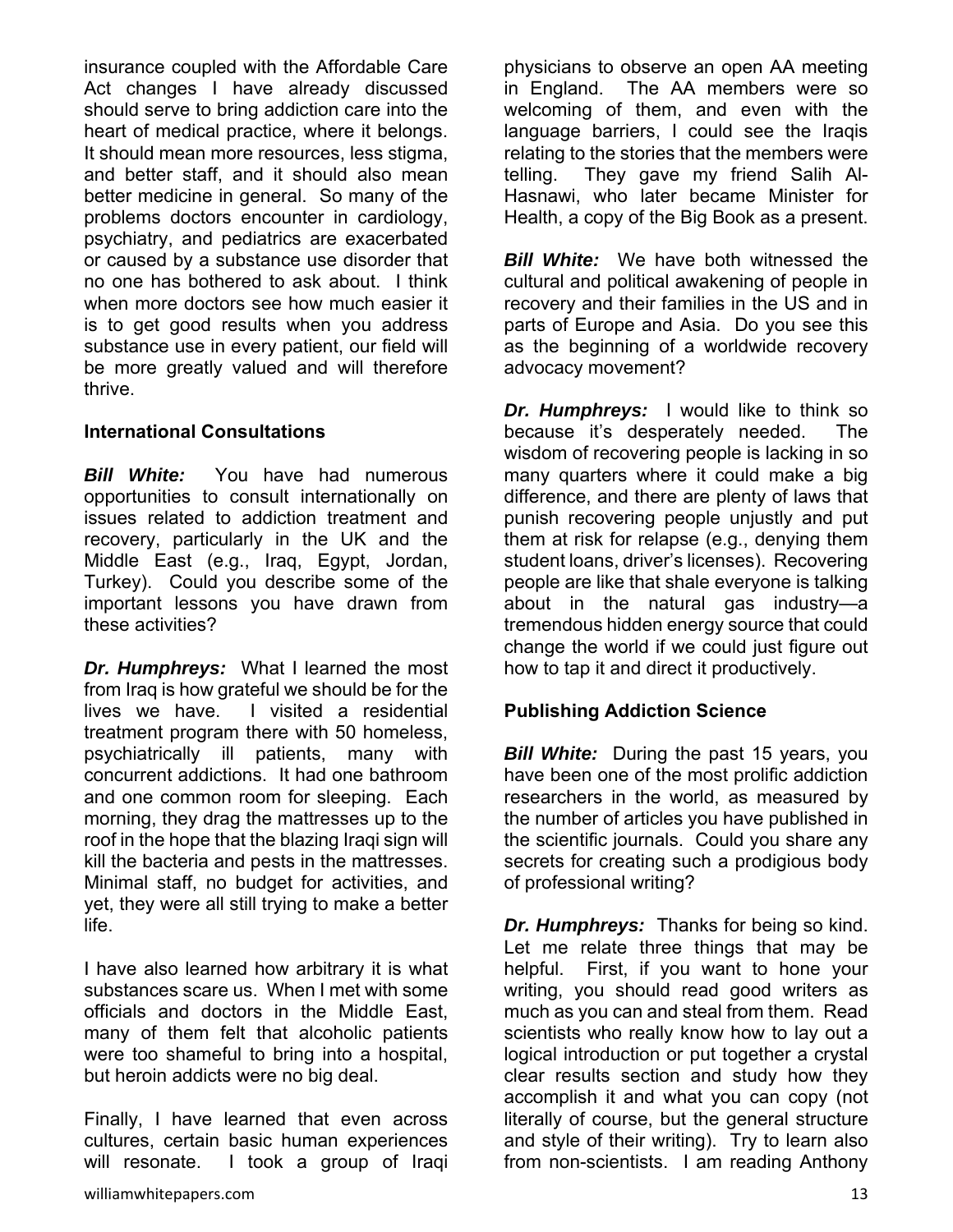Powell's *Dance to the Music of Time*, a sequence of 12 novels, right now and every now and then, he will have a way of describing a relationship or a person or a place, and I will read it over and over to discern how he did this or that well so I can apply it when I write.

Second, and I know you know this, set aside a time for writing and discipline yourself to use it just for that. I wrote *Circles of Recovery* on Sunday afternoons. Every single Sunday, I sat down to write, and I did not allow myself to get up until I had written at least 1,500 words. I didn't check email, I didn't stare out the window, I just wrote. Sometimes, it was an agony, but that was the only way to get it done.

Third, don't worry about writing perfect prose, just write. Rewriting is much easier than writing, not least because other people's critiques can help you. I think *Circles of Recovery* was about 70,000 words, and I wrote at least 100,000 to get the stuff I was happy with. You have to accept that that is the nature of the beast, or you will never write anything.

*Bill White:* What do you most want to accomplish during your future years in the field? Is there a particular legacy you hope to leave the field?

*Dr. Humphreys:* Oh, God, do I look old, is that what you are saying? What I hope to focus on primarily from here on out are the applications of addiction science in clinical work and even more so in public policy. I am not a grand theorist and will never make a contribution of the sort that is of enduring (or even passing) interest. But to help put laws, policies, and programs in place that make it harder for people to become addicted and easier for them to recover is something I think I can do, and that is the legacy I want to have.

*Bill White:* Keith, thank you for your willingness to participate in this interview and for all you have done and are doing for our field.

*Dr. Humphreys:* It was a delight. Thank you, Bill.

## **A Partial Bibliography**

## **Books**

- Marshall, J., Humphreys, K., & Ball, D. (2010). *The treatment of drinking*  problems (5<sup>th</sup> edition). Cambridge, UK: Cambridge University Press.
- Humphreys, K. (2004). *Circles of recovery: Self-help organisations for addictions*. Cambridge, UK: Cambridge University Press.

## **Book Chapters**

- Lembke, A., & Humphreys, K. (in press). What self-help organizations tell us about the syndrome model of addiction. In H. Shaffer (Ed.), *A psychological view of addictions*. Washington, D.C.: American Psychological Association.
- Lembke, A., & Humphreys, K. (in press). Self-help interventions for substance use disorders. In K. Sher (Ed.), *Oxford handbook of substance use disorders*. New York: Oxford University Press.
- Humphreys, K., & McLellan, A. T. (2011). Forward. In J. F. Kelly & W. L. White (Eds.), *Addiction recovery management: Theory, research and practice*. New York: Humana.
- Lembke, A., & Humphreys, K. (2008). Alcoholics Anonymous. In H. Kranzler (Ed.), *Encyclopedia of drugs, alcohol and addictive behavior* (3rd edition). New York: MacMillan.
- Humphreys, K., & Gifford, E. (2006). Religion, spirituality and the troublesome use of substances. In W. R. Miller & K. Carroll (Eds), *Rethinking substance abuse: What the science shows and what we should do about it* (pp.257-274). New York: Guilford.
- Klaw, E., & Humphreys, K. (2005). Facilitating client involvement in self-help groups. In G. P. Koocher, J. C. Norcross, & S. S. Hill (Eds.), *Psychologists' desk*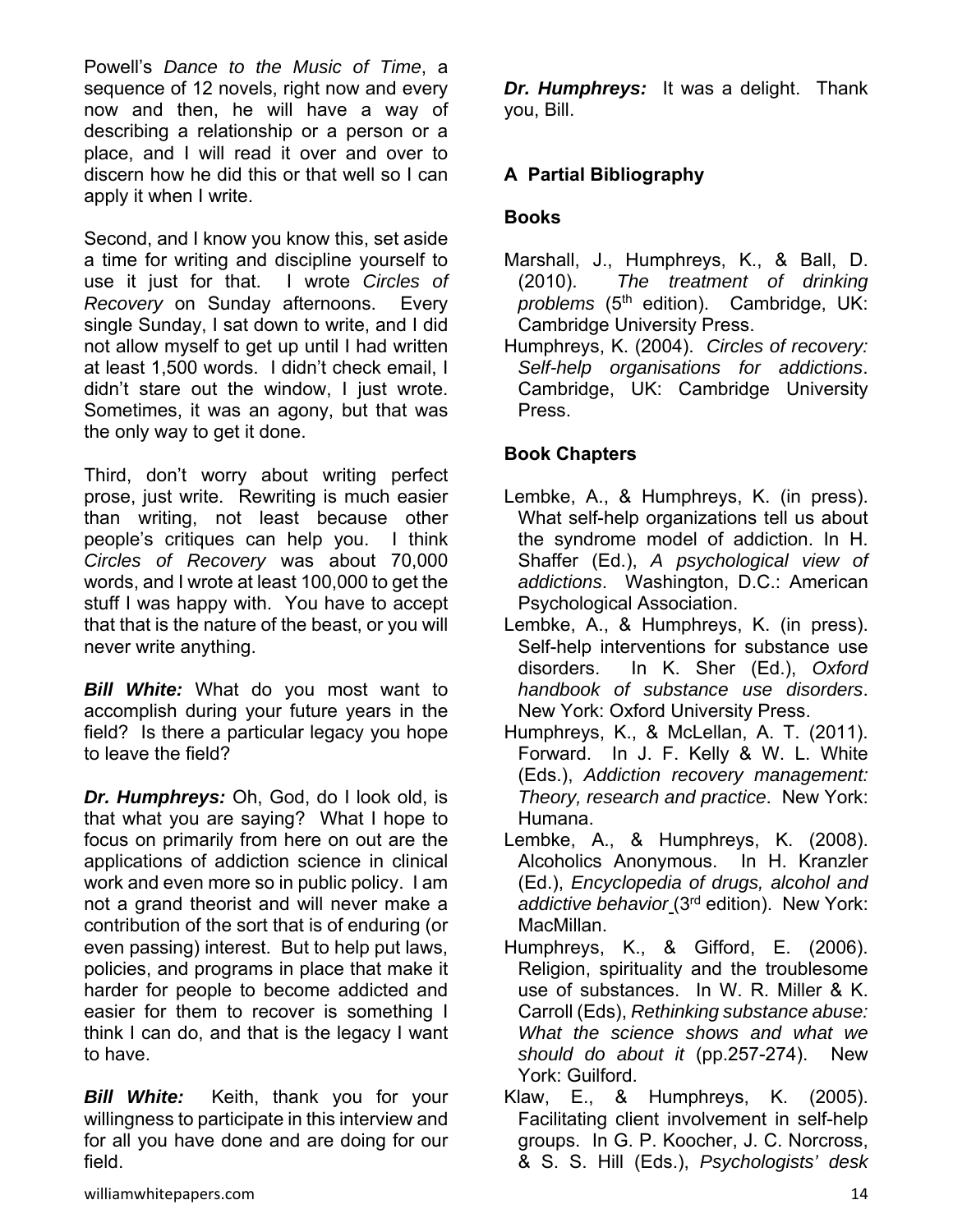*reference* (2<sup>nd</sup> edition, pp. 502-505). New York: Oxford University Press.

- Kelly, J., Humphreys, K., & Youngson, H. (2004). Mutual aid groups. In S. Harrison & V. Carver (Eds.), *Alcohol & drug problems: A practical guide for counsellors* (3rd edition, pp.169-197). Toronto: Canadian Addiction and Mental Health Institute.
- Klaw, E., & Humphreys, K. (2004). The role of peer-led mutual help groups in promoting health and well-being. In J. L. Delucia-Waack, D. A. Gerrity, C. R. Kalodner, & M. T. Riva (Eds.), *Handbook of group counseling and psychotherapy* (pp.630-640). Newbury Park, CA: Sage.
- Loomis, C., & Humphreys, K. (2004). Mutual help organizations for distressed children and their families: A Vygotskian developmental perspective. In H. Steiner (Ed.), *Handbook of mental health interventions in children and adolescents: An integrated developmental approach* (pp.849-871). New York: Wiley.
- Klaw, E., & Humphreys, K. (2003). Twelvestep groups as communities. In K. Christensen & Levinson, D. (Eds.), *Encyclopedia of community* (Volume 4, pp.1414-1417). Thousand Oaks, CA: Sage.
- Humphreys, K. (2002). Alcoholics Anonymous and 12-step alcoholism treatment programs. In M. Galanter (Ed.), *Recent developments in alcoholism (Volume XVI): Research on alcoholism treatment* (pp.149-164). New York: Kluwer Academic.
- Finney, J. W., Ouimette, P.C., Humphreys, K., & Moos, R. H. (2001). A comparative, process-effectiveness evaluation of VA substance abuse treatment. In M. Galanter (Ed.), *Recent developments in alcoholism (Vol. XV): Services research in the era of managed care* (pp. 373-391). New York: Kluwer Academic.
- Humphreys, K. (2000). Alcoholics Anonymous. In A. Kazdin (Ed.), *The encyclopedia of psychology* (Volume 1, pp. 108-111). New York: Oxford University Press.
- Humphreys, K. (2000). Twelve-step groups. In A. Kazdin (Ed.), *The encyclopedia of*

*psychology* (Volume 8, pp. 128-132). New York: Oxford University Press.

- Humphreys, K. (2000). Alcoholics Anonymous helps problem drinkers. In R. L. Atkinson, R. C. Atkinson, E. E. Smith, D. J. Bem, & S. Nolen-Hoeksema (Eds.), *Hilgard's introduction to psychology* (13th edition). New York: Harcourt-Brace.
- Lieberman, M. A., & Humphreys, K. (2000). Self-help groups and substance abuse: An examination of Alcoholics Anonymous. In D. W. Brook & H. I. Spitz (Eds.), *The group therapy of substance abuse* (pp.203-221). New York: Haworth Medical Press.
- Humphreys, K., & Moos, R. H. (1996). One year outcomes and alcohol-related health care cost offset of Alcoholics Anonymous participation. *Proceedings of the 37th International Congress on Alcohol and Drug Dependence*.
- Kennedy, M., Humphreys, K., & Borkman, T. (1994). The naturalistic paradigm as an approach to research with mutual help groups. In T. J. Powell (Ed.), *Understanding the self-help organization: Frameworks and findings* (pp. 172-189). Newbury Park, CA: Sage.

# **Journal Articles**

- Cunningham, J.A., Wild, T.C., & Humphreys, K. (in press). Who uses online interventions for problem drinkers? *Journal of Substance Abuse Treatment*.
- Humphreys, K. (in press). Federal policy on criminal offenders who have substance use disorders: How can we maximize public health and public safety? *Substance Abuse*.
- Humphreys, K., & McLellan, A. T. (in press). A policy-oriented review of strategies for improving the outcomes of services for substance use disorder patients. *Addiction*.
- DuPont, R. L., & Humphreys, K. (2011). A new paradigm for long-term recovery from addiction. *Substance Abuse, 32*, 1-6.
- Barnett, P., Trafton, J., Su, P., & Humphreys, K. (2010). The cost-effectiveness of concordance with opiate substitution treatment practice guidelines. *Journal of Substance Abuse Treatment, 39*, 141-149.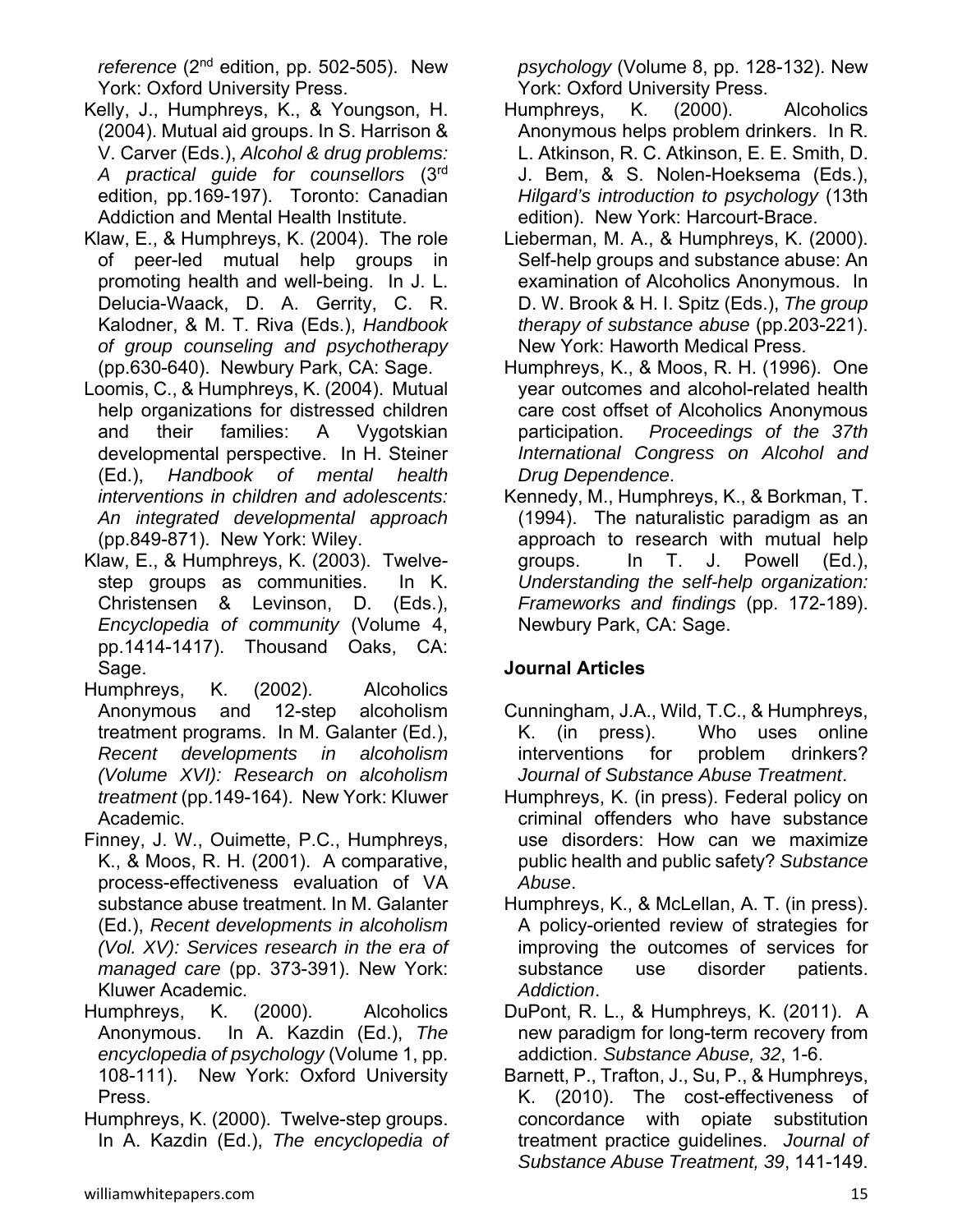- Cunningham, J. A., Wild, T. C., Cordingley, J., van Mierlo, T., & Humphreys, K. (2010). Twelve month follow-up results from a randomized controlled trial of a brief personalized feedback intervention for problem drinkers. *Alcohol and Alcoholism, 45*, 258-262.
- Harris, A. H. S., Kivlahan, D., Bowe, T., & Humphreys, K. (2010). Pharmacotherapy of alcohol use disorders in the Veterans Health Administration. *Psychiatric Services, 61*, 392-398.
- Harris, A.S., Humphreys, K., Bowe, T., Tiet, Q., & Finney, J. W. (2010). Does meeting the HEDIS substance abuse treatment engagement criteria predict patient outcomes? *Journal of Behavioral Health Services Research, 37*, 25-39.
- Humphreys, K. (2010). But patients like mine were excluded from that trial! A challenge to evidence-based alcohol treatment. *New Directions in the Study of Alcohol, 34*, 32- 46.
- Humphreys, K., & McLellan, A. T. (2010). Brief intervention, treatment and recovery support services for Americans who have substance use disorders: An overview of policy in the Obama Administration. *Psychological Services, 7,* 275-284.
- Kelly, J. F., Kahler, C., & Humphreys, K. (2010). Assessing why substance use disorder patients refuse to attend or drop out of 12-step self-help groups: The REASONS questionnaire. *Addiction Research and Theory, 18*, 316-325.
- Mancino, M., Curran, G., Han, X., Allee, E., Humphreys, K., & Booth. B. (2010). Predictors of attrition from a national sample of methadone maintenance patients. *American Journal of Drug and Alcohol Abuse, 36*, 155-160.
- Al-Hasnawi, S.M., Aqrawi, R., Sadik, S., & Humphreys, K. (2009). Iraqi psychiatrists' perceptions of substance use disorders among patients. *Psychiatric Services, 60*, 728.
- Aqrawi, R., & Humphreys, K. (2009). Responding to rising substance misuse in Iraq. *Substance Use and Misuse, 44*, 1744-1748.
- Cuccaire, M. A., Weingardt, K. R., & Humphreys, K. (2009). How Internet

technology can improve the quality of care for substance use disorders. *Current Drug Abuse Reviews, 2*, 256-262.

- Cunningham, J., Humphreys, K., Wild, T. C., Cordingley J., & van Mierlo T. (2009). A randomized controlled trial of Internetdelivered intervention for alcohol abuse. *Addiction, 104*, 2023-2032.
- Harris, A. H. S., Kivlahan, D., Bowe, T., Finney, J.W. & Humphreys, K. (2009). Developing and validating process measures of health care: An application to alcohol use disorder treatment. *Medical Care, 47*, 1244-1250.
- Harris, A.S., Humphreys, K., Bowe, T., Kivlahan, D., & Finney, J. W. (2009). Measuring the quality of substance use disorder treatment: Evaluating the validity of the VA continuity of care performance measure. *Journal of Substance Abuse Treatment, 36*, 294-305.
- Humphreys, K. (2009). Biography. *American Psychologist, 64*, 710-712.
- Humphreys, K. (2009). Responding to the psychological impact of war on the Iraqi people and U.S. veterans: Mixing icing, praying for cake. *American Psychologist, 64*, 712-723.
- Humphreys, K. (2009). Searching where the light is worse: Overemphasizing genes and underplaying environment in the quest to reduce substance misuse. *Clinical Pharmacology and Therapeutics, 85,* 357- 358.
- Humphreys, K., Harris, A.H.S., & Kivlahan, D. (2009). Performance monitoring in the Department of Veterans Affairs. *American Journal of Drug and Alcohol Abuse, 35*, 123-127.
- McKay, J. R., Carise, D., Dennis, M. L., DuPont, R., Humphreys, K., Kemp, J.,...Schwartzlose, J. (2009). Extending the benefits of addiction treatment: Practical strategies for continuing care and recovery. *Journal of Substance Abuse Treatment, 36*, 127-130.
- Schutte, K., Yano, E. M., Kilbourne, A. M., Wickrama, B., Kirchner, & Humphreys, K. (2009). Organizational characteristics of primary care practices that manage patients' alcohol use disorders. *Journal of Substance Abuse Treatment, 36*, 435-445.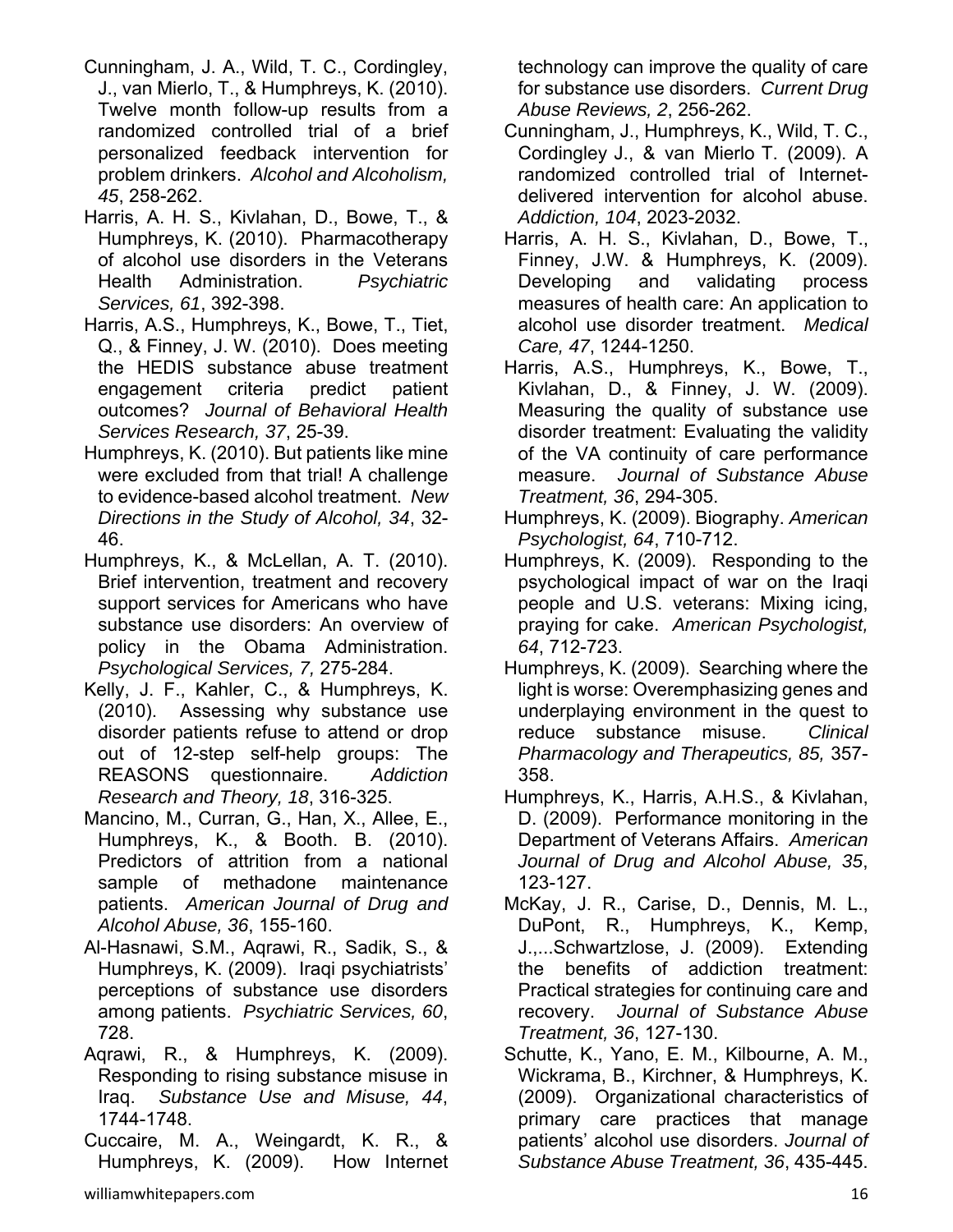- Whelan, P.J., Marshall, E. J., Ball, D. M., & Humphreys, K. (2009). The role of AA sponsors: A pilot study. *Alcohol and Alcoholism, 4*, 416-422.
- Cunningham, J. A., Neighbors, C., Wild, T.C., & Humphreys, K. (2008). Ultra-brief intervention for problem drinkers: Research protocol. *BMC Public Health, 8*, 298.
- Humphreys, K., Trafton, J. A., & Oliva, E. M. (2008). Does following research-derived practice guidelines improve opiate dependent patients' outcomes under everyday practice conditions? Results of the Multisite Opiate Substitution Treatment (MOST) Study. *Journal of Substance Abuse Treatment, 34*, 173-179.
- Lillis, J., Gifford, E., Humphreys, K., & Moos, R. (2008). Assessing spirituality/religiosity in the treatment environment: The treatment spirituality/religiosity scale. *Journal of Substance Abuse Treatment, 35*, 427-433.
- Pistrang, N., Barker, C., & Humphreys, K. (2008). A review of mutual help interventions for mental health. *American Journal of Community Psychology, 42*, 110-121.
- Gifford, E., & Humphreys, K. (2007). Psychological science and the addictions. *Addiction, 102*, 352-361.
- Humphreys, K., & Moos, R. (2007). Two year clinical and cost offset outcomes of facilitating 12-step self-help group participation. *Alcoholism: Clinical & Experimental Research, 31*, 64-68.
- Tracy, S., Trafton, J., Weingardt, K., Aton, E., & Humphreys (2007). How are substance use disorders addressed in VA psychiatric and primary care settings? Results of a national survey. *Psychiatric Services, 58*, 266-269.
- Trafton, J.A., Humphreys, K., Harris A.S., & Oliva, E. (2007). Patients attending opioid substitution treatment clinics that adhere more closely to clinical practice guidelines have better one-year substance use and mental health outcomes. *Journal of Behavioral Health Services Research, 34*, 260-271.
- Trafton, J. A., Tracy, S. W., Oliva, E. M., & Humphreys, K. (2007). Different

components of opioid-substitution treatment predict outcomes of patients with and without a parent with substance use problems. *Journal of Studies on Alcohol and Drugs, 68*, 165-172.

- Wagner, T. H., Harris, K. M., Federman, B., Dai, L., Luna, Y., & Humphreys, K. (2007). Prevalence of drug, alcohol and cigarette use among veterans and comparable nonveterans from the National Survey on Drug Use and Health. *Psychological Services, 4*, 149-157.
- Cunningham, J. A., Humphreys, K., Koski-Jännes, A, Kypri, K. & van Mierlo, T. (2006). Formative evaluation and threemonth follow-up of an online personalized assessment feedback intervention for problem drinkers. *Journal of Medical Internet Research, 8*, e5.
- Cunningham, J. A., Selby, P. L., Kypri, K., & Humphreys, K. (2006).Access to the Internet among drinkers, smokers and illicit drug users: Is it a barrier to the provision of interventions on the World Wide Web? *Medical Informatics and the Internet in Medicine, 31*, 53-58.
- Humphreys, K. (2006). The trials of Alcoholics Anonymous. *Addiction, 101*, 617-618.
- Ilgen, M., Trafton, J. A., & Humphreys, K. (2006). Response to methadone maintenance treatment of opiate dependent patients with and without pain. *Drug and Alcohol Dependence, 82*, 187- 193.
- Klaw, E., Horst, D., & Humphreys, K. (2006). Inquirers, triers and buyers of an alcohol harm reduction self-help organization. *Addiction Research and Theory, 14*, 527- 535.
- Trafton, J. A., Minkel, J., & Humphreys, K. (2006). Determining effective methadone doses for individual opioid dependent patients: Factors associated with methadone tolerance. *PLOS Medicine, 3*, 80-88.
- Trafton, J. A., Minkel, J., & Humphreys, K. (2006). Post traumatic stress disorder does not adversely affect substance use outcomes in Opioid Substitution Treatment (OST). *Journal of Studies on Alcohol, 67*, 228-235.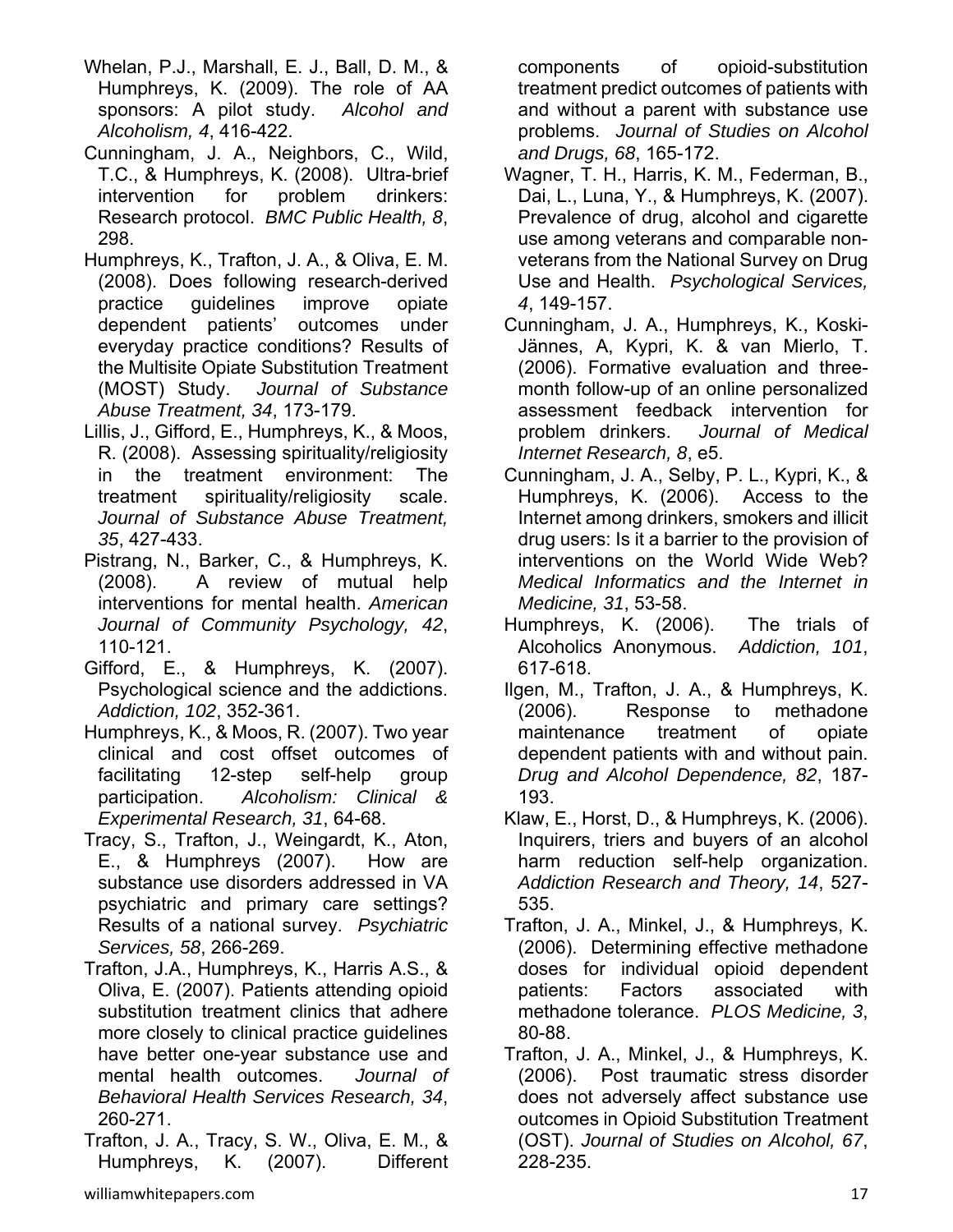- Villafranca, S. W., McKellar, J. D., Trafton, J. A., & Humphreys, K. (2006). Predictors of retention in methadone programs: A signal detection analysis. *Drug and Alcohol Dependence, 83*, 218-224.
- Cunningham, J.A., Humphreys, K., Koski-Jännes, A., & Cordingley, J. (2005). Internet and paper self-help materials for problem drinking: Is there an additive effect? *Addictive Behaviors, 30*, 1517- 1523.
- Trafton, J. A., Humphreys, K., Kivlahan, D., & Willenbring, M. (2005). Barriers to implementation of evidence-based practice: The case of methadone maintenance. *Journal of Addictive Diseases, 24*, 93-108.
- Humphreys, K. (2004). A few apologies, but no regrets. *Addiction, 99*, 155-156.
- Humphreys, K. (2004). Tale telling in an alcohol mutual help organization. *New Directions in Alcohol Studies, 29*, 33-44.
- Humphreys, K., Macus, S., Stewart, E., & Oliva, E. (2004). Expanding self-help group participation in culturally diverse urban areas: Media approaches to leveraging referent power. *Journal of Community Psychology, 32*, 413-424.
- Humphreys, K., Wing, S., McCarty, D., Chappel, J., Gallant, L., Haberle, B.,…Weiss, R. (2004). Self-help organizations for alcohol and drug problems: Towards evidence-based practice and policy. *Journal of Substance Abuse Treatment, 26*, 151-158.
- Trafton, J. A., Oliva, E. M., Horst, D. A., Minkel, J.D., & Humphreys, K. (2004). Treatment needs associated with pain in substance dependent patients: Implications for concurrent treatment. *Drug and Alcohol Dependence, 73*, 23-31.
- Humphreys, K. (2003). A research-based analysis of the Moderation Management controversy. *Psychiatric Services, 54*, 621-622.
- Humphreys, K. (2003). Systems for planning and delivering services for alcohol-related problems. *Addiction, 98*, 1362-1363.
- Humphreys, K. (2003). Do participants in alcoholism treatment outcome studies

resemble patients seen in everyday practice? *Psychiatric Services, 54*, 1576.

- Humphreys, K., & Tucker, J. A. (2003). Shades of grey: Understanding consumer demand for alcohol-related services in a pluralistic marketplace. *Frontlines*, June, 7-8.
- Klaw, E., Luft, S., & Humphreys, K. (2003). Characteristics and motives of problem drinkers seeking help from Moderation Management self-help groups. *Cognitive and Behavioral Practice, 10*, 385-390.
- McKellar, J. D., Stewart, E., & Humphreys, K. (2003). AA involvement and positive alcohol-related outcomes: Cause, consequence, or just a correlate? *Journal of Consulting and Clinical Psychology, 71*, 302-308.
- Owen P., Slaymaker, V., Tonigan, J. S., McCrady, B. S., Epstein, E. E., Kaskutas, L. A.,...Miller, W. R. (2003). Participation in Alcoholics Anonymous: Intended and unintended change mechanisms. *Alcoholism: Clinical and Experimental Research, 27*, 524-532.
- Humphreys, K., & Tucker, J. (2002). Romance, realism, and the future of alcohol intervention systems. *Addiction, 97*, 139-140.
- Humphreys, K., & Tucker, J. (2002). Towards more responsive and effective intervention systems for alcohol-related problems. *Addiction, 97*, 126-132.
- Kaskutas, L. A., Bond, J. A., & Humphreys, K. (2002). Social networks as mediators of the effect of Alcoholics Anonymous. *Addiction, 97*, 891-900.
- Humphreys, K., & Klaw, E. (2001). Can targeting non-dependent problem drinkers and providing internet-based services expand access to assistance for alcohol problems? A study of the Moderation Management self-help/mutual aid organization. *Journal of Studies on Alcohol, 62*, 528-532.
- Humphreys, K., & Moos, R. H. (2001). Can encouraging substance abuse patients to participate in self-help groups reduce demand for health care? A quasiexperimental study. *Alcoholism: Clinical and Experimental Research, 25*, 711-716.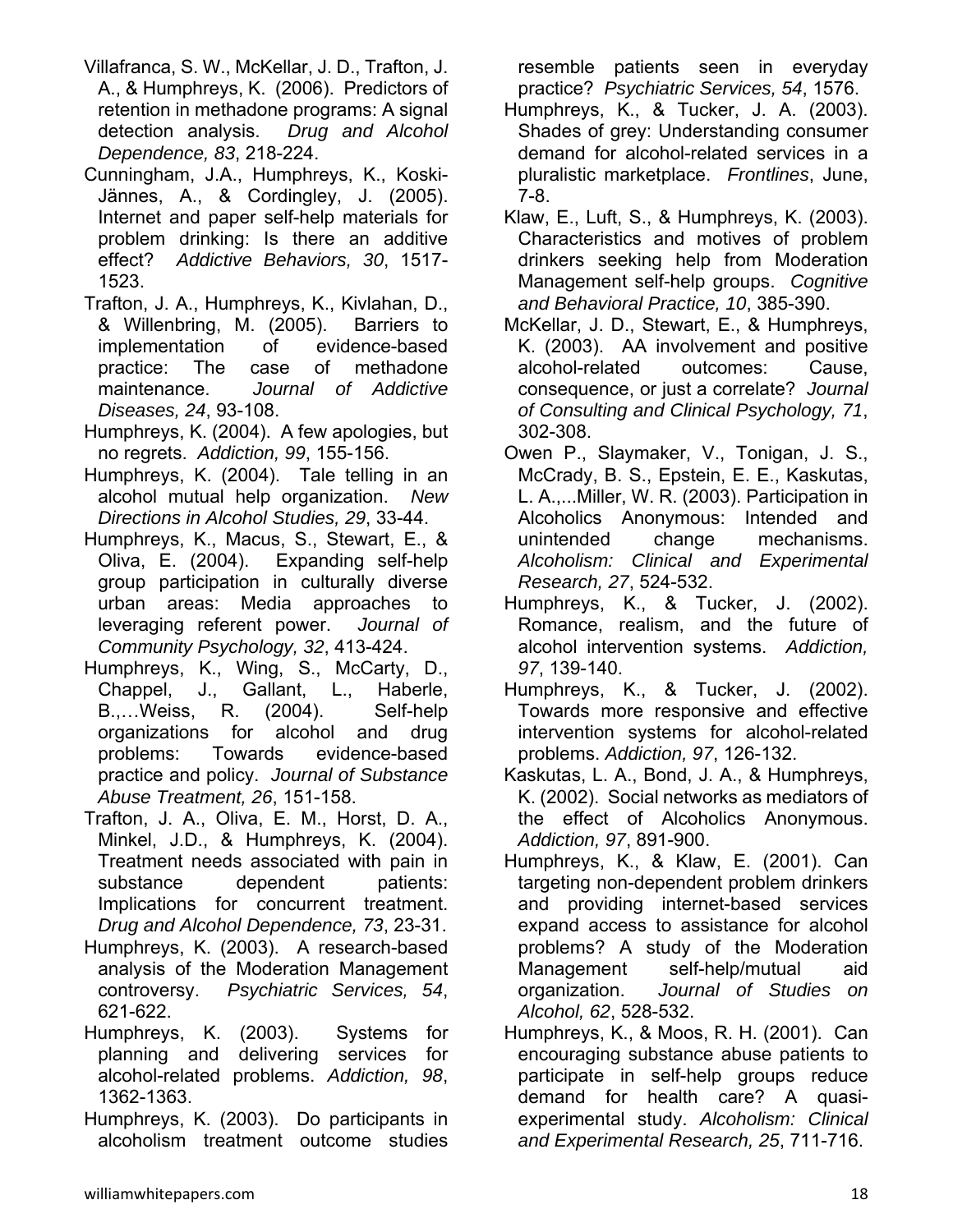- Mankowski, E., Humphreys, K., & Moos, R. H. (2001). Individual and contextual predictors of involvement in twelve step self-help groups after substance abuse treatment. *American Journal of Community Psychology, 29*, 537-563.
- Ouimette, P. C., Humphreys, K., Moos, R. H., Finney, J. W., Cronkite, R. C., & Federman, B. (2001). Self-help group participation among substance abuse disorder patients with posttraumatic stress disorder. *Journal of Substance Abuse Treatment, 20*, 25-32.
- Cunningham, J. A., Humphreys, K., & Koski-Jännes, A. (2000). Providing personalized assessment feedback for problem drinking on the internet: A pilot project. *Journal of Studies on Alcohol, 61*, 794-798.
- Humphreys, K. (2000). Community narratives and personal stories in Alcoholics Anonymous. *Journal of Community Psychology, 28*, 495-506.
- Humphreys, K., & Weingardt, K. R. (2000). Assessing readmission to substance abuse treatment as an indicator of outcome and program performance. *Psychiatric Services, 51*, 1568-1569.
- Klaw, E., Huebsch, P. D., & Humphreys, K. (2000). Communication patterns in an online mutual help group for problem drinkers. *Journal of Community Psychology, 28*, 535-546.
- Klaw, E., & Humphreys, K. (2000). Life stories of Moderation Management mutual help group members. *Contemporary Drug Problems, 27*, 779-803.
- Finney, J.W., Moos, R.H., & Humphreys, K. (1999). A comparative evaluation of substance abuse treatment: II. Linking proximal outcomes of 12-step and cognitive-behavioral treatment to substance use outcomes. *Alcoholism: Clinical and Experimental Research, 23*, 537-547.
- Humphreys, K. (1999). Professional interventions that facilitate 12-step selfhelp group involvement. *Alcohol Health and Research World, 23*, 93-98.
- Humphreys, K., Dearmin Huebsch, P., Moos, R. H., & Finney, J.W. (1999). A comparative evaluation of substance abuse treatment: V. Treatment can

enhance the effectiveness of self-help groups. *Alcoholism: Clinical and Experimental Research, 23*, 558-563.

- Humphreys, K., Dearmin Huebsch, P., Moos, R. H., & Suchinsky, R. T. (1999). The transformation of the VA substance abuse treatment system. *Psychiatric Services, 50*, 1399-1401.
- Humphreys, K., Mankowski, E., Moos, R. H., & Finney, J.W. (1999). Do enhanced friendship networks and active coping mediate the effect of self-help groups on substance use? *Annals of Behavioral Medicine, 21*, 54-60.
- Humphreys, K., & Ribisl, K. (1999). The case for a partnership with self-help groups. *Public Health Reports, 114*, 322-327.
- Kaskutas, L. A., Weisner, C., Lee, M., & Humphreys, K. (1999). Alcoholics Anonymous affiliation at treatment intake among Whites and African Americans. *Journal of Studies on Alcohol, 60*, 810-816.
- Moos, R. H., Humphreys, K., Ouimette, P. C., & Finney, J. W. (1999). Evaluating and improving VA substance abuse patients' care. *American Journal of Medical Quality, 14*, 45-54.
- Ronel, N., & Humphreys, K. (1999). World view transformations of Narcotics Anonymous members in Israel. *International Journal of Self-Help and Self-Care, 1*, 107-122.
- Winzelberg, A., & Humphreys, K. (1999). Should patients' religious beliefs and practices influence clinicians' referral to 12-step self-help groups? Evidence from a study of 3,018 male substance abuse patients. *Journal of Consulting and Clinical Psychology, 67*, 790-794.
- Humphreys, K. (1998). Can addictionrelated self-help/mutual aid groups lower demand for professional substance abuse treatment? *Social Policy, 29*, 13-17.
- Humphreys, K., Kaskutas, L. A., & Weisner, C. (1998). The Alcoholics Anonymous Affiliation Scale: Development, reliability and norms for diverse treated and untreated populations. *Alcoholism: Clinical and Experimental Research, 22*, 974-978.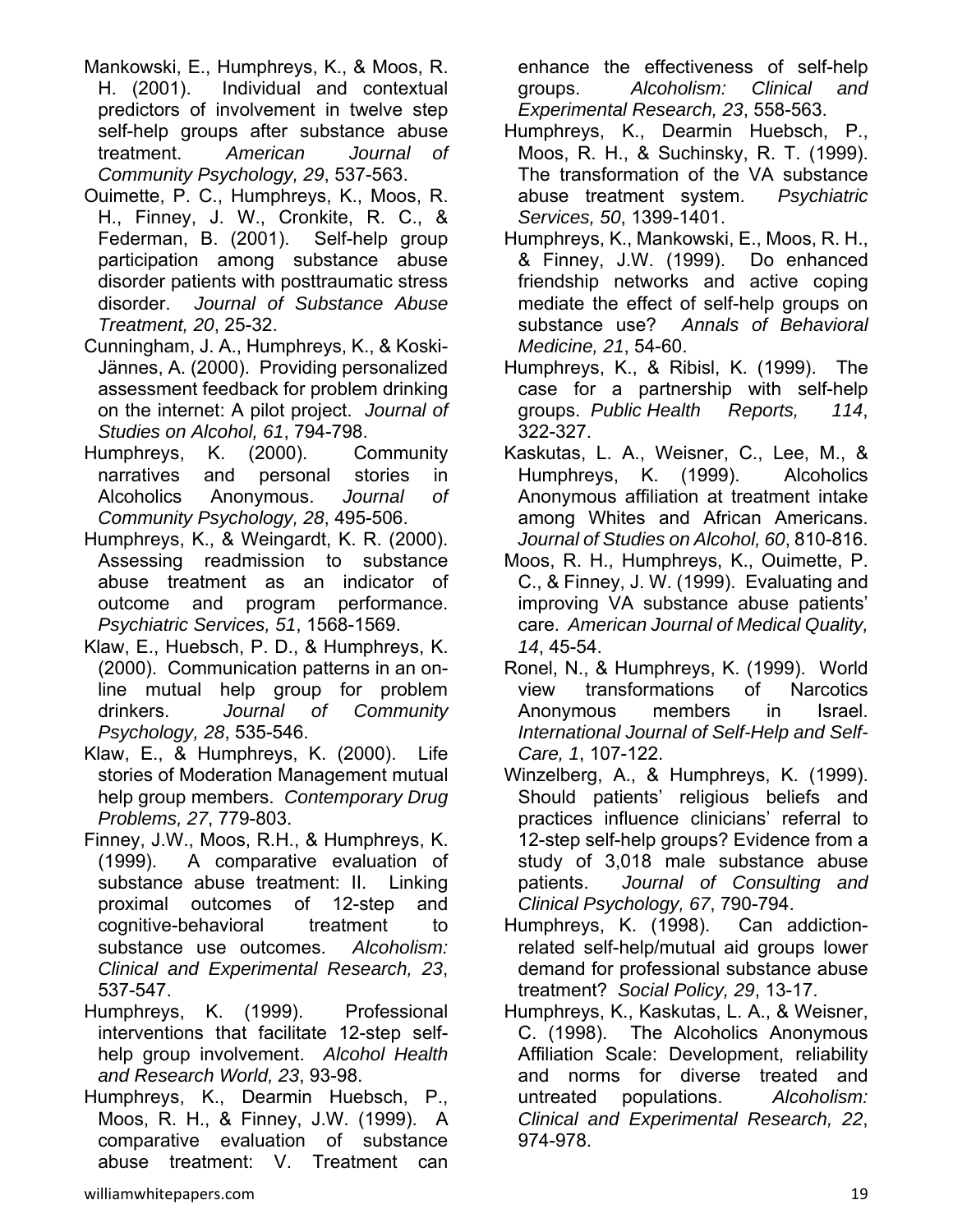- Humphreys, K., Kaskutas, L. A., & Weisner, C. (1998). The relationship of pretreatment Alcoholics Anonymous affiliation with problem severity, social resources, and treatment history. *Drug and Alcohol Dependence, 49*, 123-131.
- Humphreys, K. (1997). Clinicians' referral and matching of substance abuse patients to self-help groups after treatment. *Psychiatric Services, 48*, 1445-1449.
- Humphreys, K. (1997). Individual and social benefits mutual aid/self-help groups. *Social Policy, 27,* 12-19.
- Humphreys, K. (1997). Self-help/mutual aid organizations: The view from Mars. *Substance Use and Misuse, 32*, 2105- 2109.
- Humphreys, K., Baisden, K., Moos, R. H., & Piette, J. D. (1997). Treatment of VA inpatients with diagnoses of substance abuse. *Psychiatric Services, 48*, 171.
- Humphreys, K., Hamilton, E. G., Moos, R. H., & Suchinsky, R. T. (1997). Policyrelevant program evaluation in a national substance abuse treatment system. *Journal of Mental Health Administration, 24*, 373-385.
- Humphreys, K., Moos, R. H., & Cohen, C. (1997). Social and community resources and long-term recovery from treated and untreated alcoholism. *Journal of Studies on Alcohol, 58*, 231-238.
- Humphreys, K., & Noke, J. M. (1997). The influence of posttreatment mutual help group participation on the friendship networks of substance abuse patients. *American Journal of Community Psychology, 25*, 1-17.
- Kyrouz, E. M., & Humphreys, K. (1997). A review of research on the effectiveness of self-help/mutual aid groups. *International Journal of Psychosocial Rehabilitation, 1*, 12-17.
- Humphreys, K. (1996). World view change in Adult Children of Alcoholics/Al-Anon self-help groups: Reconstructing the alcoholic family. *International Journal of Group Psychotherapy, 46*, 255-263.
- Humphreys, K., & Moos, R. (1996). Reduced substance abuse-related health care costs among voluntary participants in

Alcoholics Anonymous. *Psychiatric Services, 47*, 709-713.

- Humphreys, K., Moos, R. H., & Finney, J. W. (1996). Life domains, Alcoholics Anonymous, and role incumbency in the 3- Year course of problem drinking. *Journal of Nervous and Mental Disease, 184*, 475- 481.
- Humphreys, K., Moos, R. H., & Hamilton, E. G. (1996). Psychiatric services in VA substance abuse programs. *Psychiatric Services, 47*, 1203.
- Humphreys, K., Noke, J. M., & Moos, R. H. (1996). Recovering substance abuse staff members' professional roles and beliefs about addiction. *Journal of Substance Abuse Treatment, 13*, 75-78.
- Humphreys, K., Phibbs, C. S., & Moos, R. H. (1996). Addressing self-selection effects in evaluations of mutual help groups and professional mental health services: An introduction to two-stage sample selection models. *Evaluation and Program Planning, 19*, 301-308.
- Kyrouz, E. M., & Humphreys, K. (1996). Do psychiatrically disabled people benefit from participation in self-help/mutual aid organizations? A research review. *Community Psychologist, 29*, 21-25.
- Humphreys, K., & Hamilton, E. G. (1995). Advocacy and self-reliance: The resurgence of mutual help organizations in African American communities. *Social Policy, 25*, 24-32.
- Humphreys, K., & Kaskutas, L. A. (1995). World views of Alcoholics Anonymous, Women for Sobriety, and Adult Children of Alcoholics/Al-Anon mutual help groups. *Addiction Research, 3*, 231-243.
- Humphreys, K., Moos, R. H., & Finney, J. W. (1995). Two pathways out of drinking problems without professional treatment. *Addictive Behaviors, 20*, 427-441.
- Humphreys, K., Mavis, B. E., & Stöffelmayr, B. E. (1994). Are twelve step programs appropriate for disenfranchised groups? Evidence from a study of posttreatment mutual help group involvement. *Prevention in Human Services, 11*, 165- 180.
- Humphreys, K., & Rappaport, J. (1994). Researching self-help/mutual aid groups